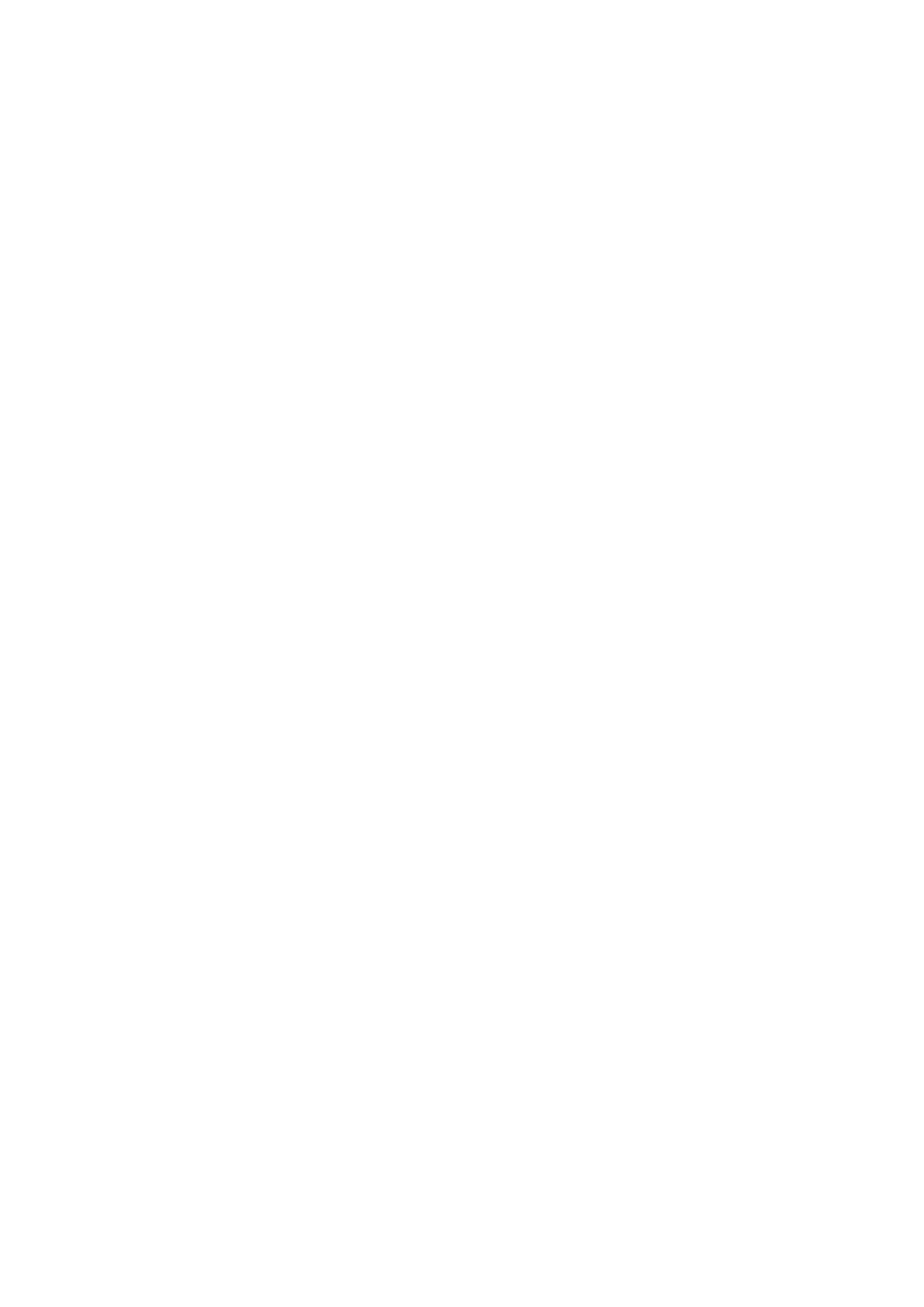## **Clean Air (Human Rights) Bill [HL]**

### **CONTENTS**

- 1 Overview
- 2 Reviewing and revising the pollutants and limits in Schedules 1 to 4
- 3 Secretary of State's duty: assessing air pollutants
- 4 Secretary of State's duty: additional provisions
- 5 Environment Agency (EA)
- 6 Committee on Climate Change
- 7 Local authorities
- 8 Civil Aviation Authority (CAA)
- 9 Highways England
- 10 Historic England
- 11 Natural England
- 12 The establishment of the Citizens' Commission for Clean Air
- 13 Judicial review and other legal proceedings
- 14 Duty to maintain clear air: assessment
- 15 Duty to maintain clean air: reporting
- 16 Environmental principles
- 17 Interpretation
- 18 Extent, commencement and short title
	- Schedule 1 Pollutants relating to local and atmospheric pollution
	- Schedule 2 Indoor air pollutants
	- Schedule 3 Pollutants causing primarily environmental harm
	- Schedule 4 Pollutants causing climate change
	- Schedule 5 The Protocols to the United Nations Economic Commission for Europe's Convention on Long-Range Transboundary Air Pollution
	- Schedule 6 The clean air enactments
	- Schedule 7 Constitution of the Citizens' Commission for Clean Air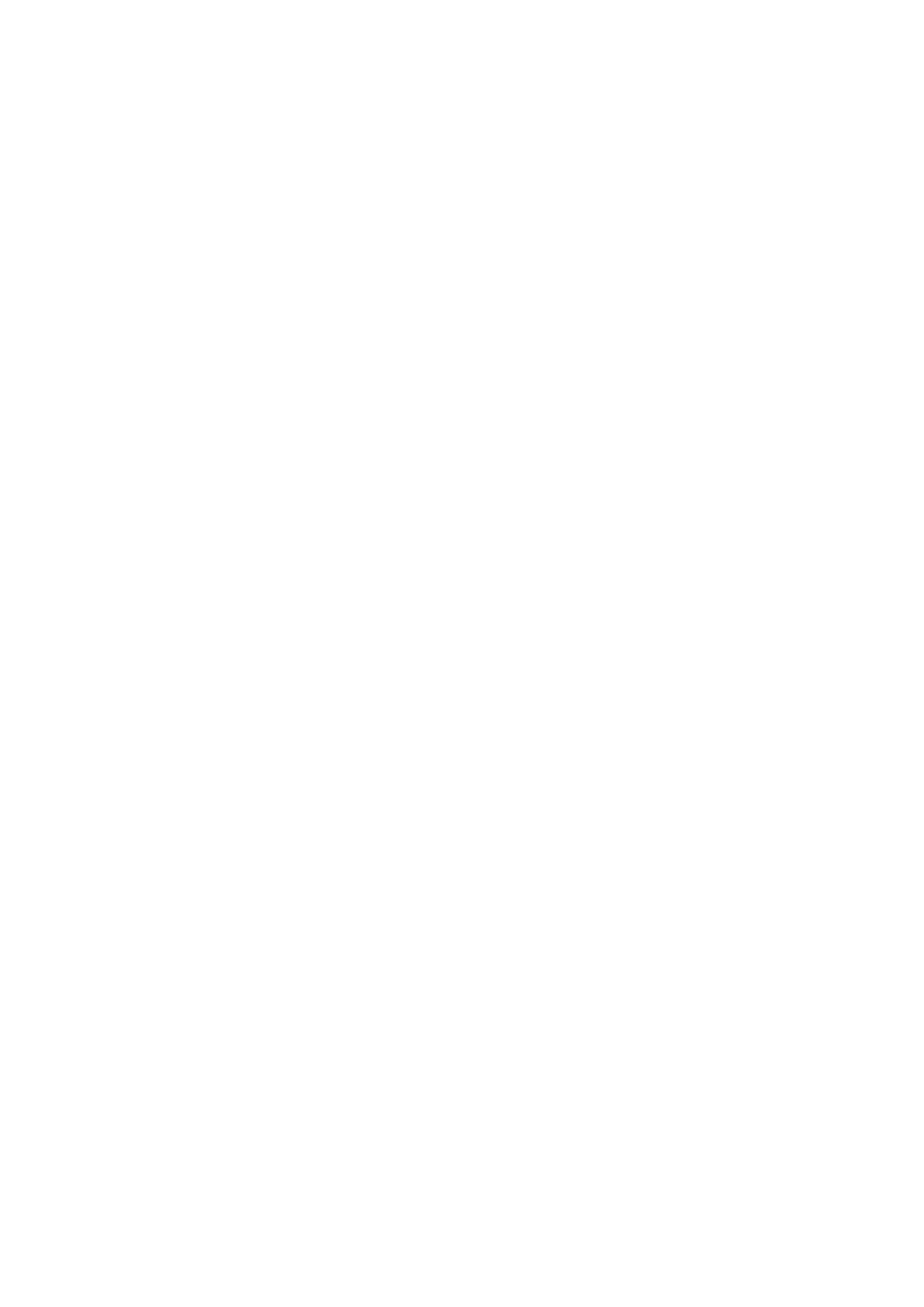# A **BILL**

#### TO

Establish the right to breathe clean air; to require the Secretary of State to achieve and maintain clean air in England and Wales; to involve Public Health England in setting and reviewing pollutants and their limits; to enhance the powers, duties and functions of the Environment Agency, the Committee on Climate Change, local authorities (including port authorities), the Civil Aviation Authority, Highways England, Historic England and Natural England in relation to air pollution; to establish the Citizens' Commission for Clean Air with powers to institute or intervene in legal proceedings; to require the Secretary of State and the relevant national authorities to apply environmental principles in carrying out their duties under this Act and the clean air enactments; and for connected purposes.

E IT ENACTED by the Queen's most Excellent Majesty, by and with the advice and consent of the Lords Spiritual and Temporal, and Commons, in this present Parliament assembled, and by the authority of the same, as follows: - $\mathbf{B}_{\text{rel}}$ 

#### **1 Overview**

- (1) Everyone has the right to breathe clean air and the Human Rights Act 1998 is to be read as though this were a Convention right.
- (2) The Secretary of State must achieve clean air throughout England and Wales within 12 months of the coming into force of this Act and maintain clean air throughout England and Wales thereafter.
- (3) The Secretary of State must provide the necessary funding to the relevant national authorities and to the Citizens' Commission for Clean Air to fulfil their duties under this Act.
- (4) For the purposes of this Act—

"clean air" means air that does not contain banned pollutants or pollutants, concentrations or emissions above the limits or levels of exposure (which may be zero) which are set out in—

- (a) Schedule 1 (pollutants relating to local and atmospheric pollution);
- (b) Schedule 2 (indoor air pollutants);

*5*

*10*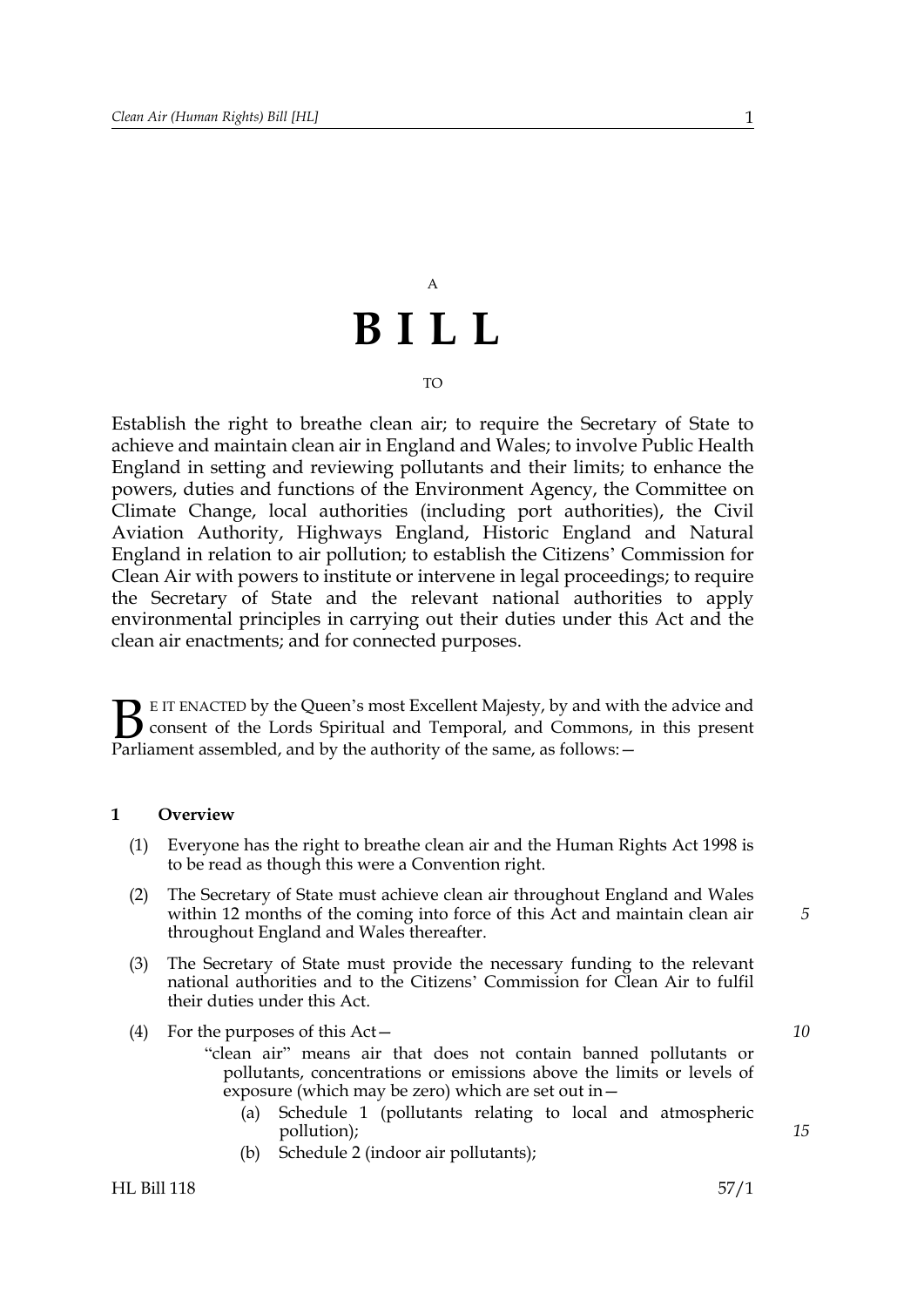- (c) Schedule 3 (pollutants causing primarily environmental harm); and
- (d) Schedule 4 (pollutants causing climate change);

to this Act;

"the limits for pollutants" in Schedules 1 to 4 are set for short, medium or long-term time frames and the units referred to in those Schedules are— *5*

| Unit                   | Definition                    |    |
|------------------------|-------------------------------|----|
| $mg/m^3$               | Milligrams per cubic<br>metre | 10 |
| $\mu$ g/m <sup>3</sup> | Micrograms per cubic<br>metre |    |
| $ng/m^3$               | Nanograms per cubic<br>metre  |    |

"pollutants" means those particles, gases or other substances that are emitted directly into the air or formed from secondary chemical reactions in the air, including smoke, grit, dust, fumes, aerosols, volatile organic compounds, carbon dioxide and other greenhouse gases; *15*

"the relevant national authorities" are—

- (a) the Environment Agency (EA);
- (b) the Committee on Climate Change (CCC);
- (c) local authorities in England and Wales;
- (d) the Civil Aviation Authority (CAA);
- (e) Highways England;
- (f) Historic England; and
- (g) Natural England.

#### **2 Reviewing and revising the pollutants and limits in Schedules 1 to 4**

- (1) The Environment Agency (EA) must on an annual basis review the pollutants and the limits set out in Schedules 1 to 3.
- (2) The EA, in carrying out a review under subsection (1), must—
	- (a) take into account the best available scientific knowledge and guidance on ambient air pollutants from the World Health Organization (WHO);
	- (b) take advice from Public Health England and epidemiologists about the effects of pollution on public health;
	- (c) take into account the best available scientific knowledge and guidance on indoor air pollutants from the WHO and the International Organization for Standardization (ISO); *35*
	- (d) take into account the best available scientific knowledge and guidance on atmospheric pollutants from the United Nations Economic Commission for Europe (UNECE);
	- (e) consult and seek advice from scientists on the effects of air pollution on the environment;
	- (f) apply the precautionary principle; and

*20*

*25*

*30*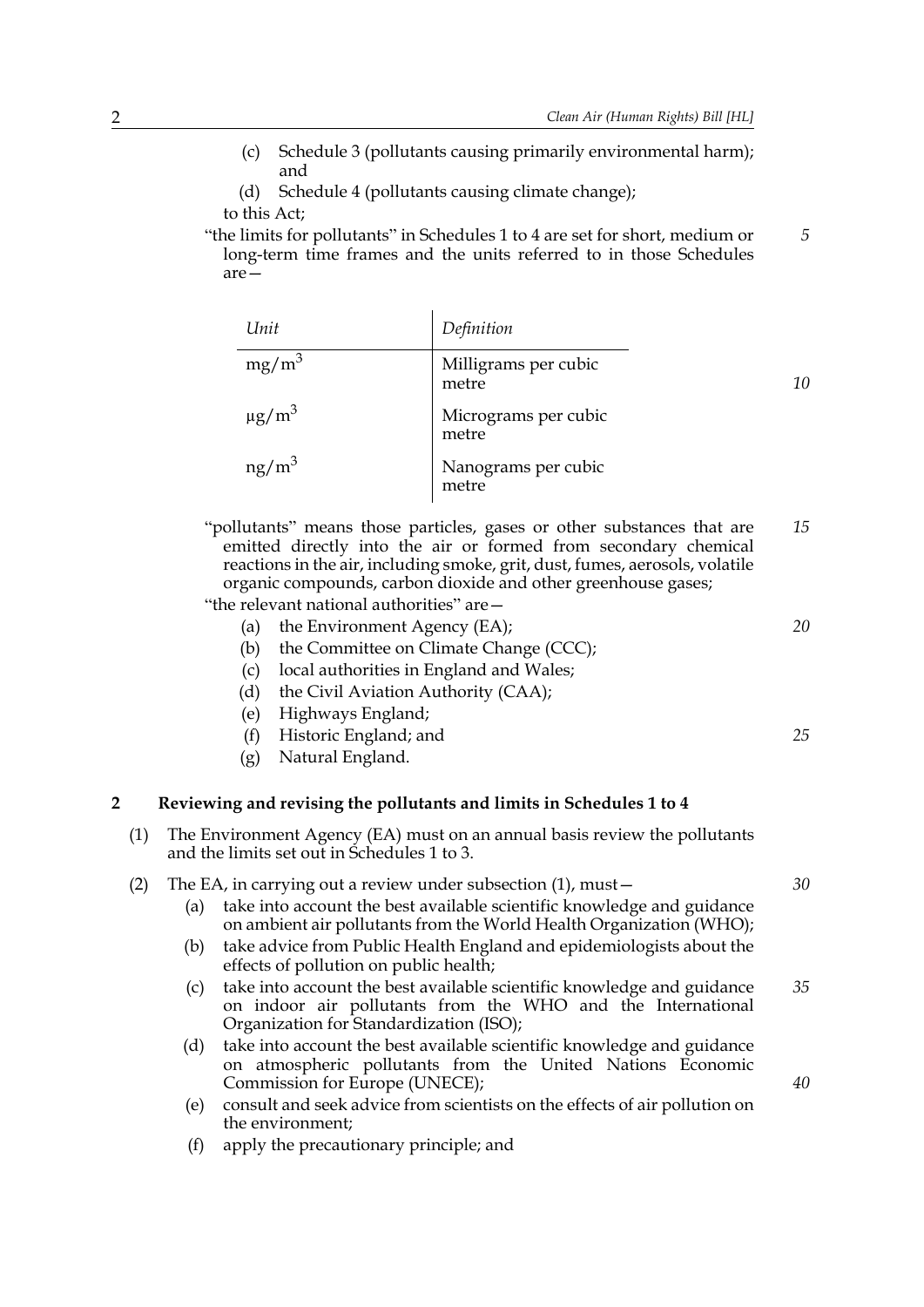- (g) include a public consultation in accordance with the Aarhus Convention.
- (3) Following a review under subsection (1), the EA must advise the Secretary of State as to whether additional pollutants should be added to Schedules 1, 2 and 3 or whether the pollutant limits in those Schedules should be lowered in order to protect life, health or the environment.
- (4) In advising the Secretary of State under subsection (3), the EA must have regard to—
	- (a) pollutant emissions and concentrations;
	- (b) human exposures and health impacts and outcomes;
	- (c) the need to address pollution across England and Wales, and in the worst locations in England and Wales;
	- (d) the needs of sensitive population groups including children, the elderly and other individuals who are particularly susceptible to air pollution;
	- (e) exposure to pollutant concentrations when travelling by public transport in ambient air or underground; *15*
	- (f) biogeographical region-specific ozone flux models and critical levels for individual plant species or groups.
- (5) The Secretary of State must, in accordance with the advice received under subsection (3) and the precautionary principle, amend Schedules 1 to 3 by regulations made by statutory instrument to include additional pollutants (and their limit values which may be zero) and to lower any limits. *20*
- (6) The Secretary of State must also amend the pollutants and the limits set out in Schedules 1 to 3 to reflect revised guidance from the WHO, ISO and UNECE.
- (7) In case of conflict between the advice of the EA under subsection (3) and guidance under subsection (6), any additional pollutants must be listed and the lower limit values must be adopted. *25*
- (8) The Committee on Climate Change (CCC) must on an annual basis review the pollutants and the limits listed in Schedule 4.

#### (9) The CCC, in carrying out a review under subsection (8), must—

- (a) take into account the best available scientific knowledge and advice from the Intergovernmental Panel on Climate Change (IPCC);
- (b) consult and seek advice from scientists about the effects of air pollution on the climate;
- (c) apply the precautionary principle; and
- (d) include a public consultation in accordance with the Aarhus Convention.
- (10) Following a review under subsection (8), the CCC must advise the Secretary of State as to whether new pollutants should be added to Schedule 4 or whether the limits in Schedule 4 should be lowered in order to protect the environment and safeguard future generations, including emission limits on international aviation landing in or taking off from the United Kingdom.
- (11) The Secretary of State must, in accordance with the advice received under subsection (10) and the precautionary principle, amend the limits in Schedule 4 by regulations made by statutory instrument.

*5*

*10*

*30*

*40*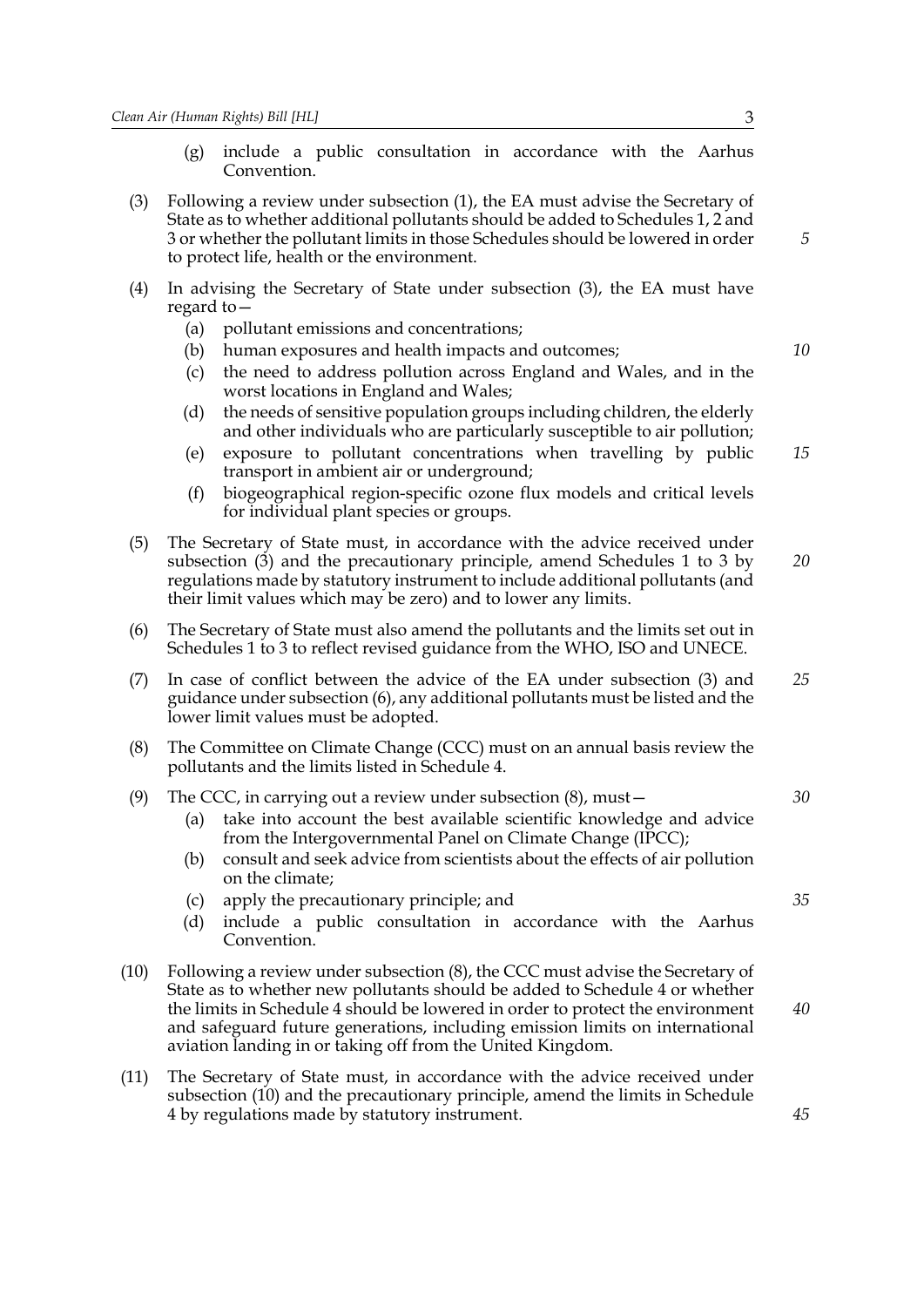- (12) In advising the Secretary of State under subsections (3) and (10), the EA and the CCC may advise setting the limits for pollutants and emissions under Schedules 1 to 4 for a short, medium or long-term time frame (see section 17).
- (13) Where Schedules 1 to 4 are amended and a new pollutant limit is added or a limit is reduced in accordance with, but after the commencement of, this Act, the new or amended limit will take effect after a period of 12 months, beginning with the date on which the relevant amending regulations come into force.
- (14) A statutory instrument containing regulations under this section is subject to annulment in pursuance of a resolution of either House of Parliament.

### **3 Secretary of State's duty: assessing air pollutants**

- (1) The Secretary of State must ensure—
	- (a) the accurate and regular assessment of air pollution in England and Wales; and
	- (b) the provision of detailed information about air pollution in England and Wales to the public; *15*

and may make regulations by statutory instrument to comply with this duty.

- (2) Regulations about assessing air pollution in England and Wales under subsection (1) must ensure—
	- (a) the consistent use of established air pollution zones and agglomerations; *20*
	- (b) the sampling, measurement and modelling of ambient air pollutants, including the deposition of pollutants, listed in Schedule 1;
	- (c) the sampling, measurement and reporting of indoor air pollutants listed in Schedule 2;
	- (d) the sampling, measurement and modelling of ambient pollutants causing primarily environmental harm listed in Schedule 3; and
	- (e) the sampling, measurement, modelling and reporting of other air pollutants causing climate change listed in Schedule 4.
- (3) The regulations must—
	- (a) require assessment of ambient air pollution in England and Wales in accordance with the Air Quality Standards Regulations 2010 (as amended) (S.I. 2010/1001);
	- (b) require owners of buildings which
		- are used as places of work and to which health and safety provisions apply; or *35*
		- (ii) are regularly accessed by members of the public, including children,

to assess and report concentrations of indoor air pollutants measured in accordance with the most up to date ISO standards;

- (c) require developers to assess and report concentrations of indoor air pollutants in accordance with the most up to date ISO standards in newly refurbished or constructed residential developments during the first 12 months of occupation;
- (d) require the assessment of the deposition of air pollutants in accordance with the criteria in the Gothenburg Protocol; *45*
- (e) require UK based organisations of all sizes to report their greenhouse gas pollutants;

*25*

*30*

*40*

*5*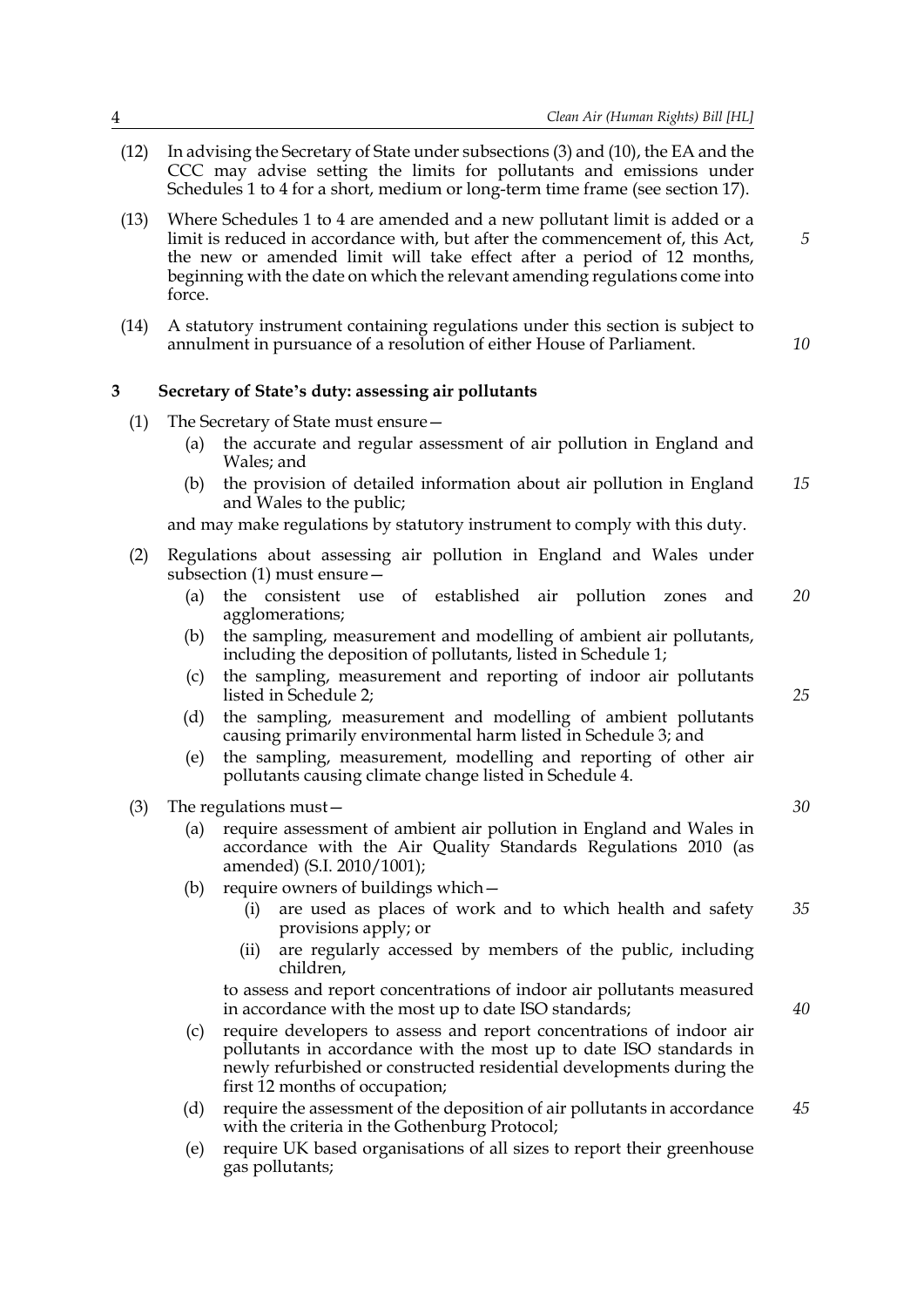- (f) require the assessment of greenhouse gas pollutants in accordance with the requirements of the Climate Change Act 2008; and
- (g) amend assessment methods in accordance with subsection (9) below.
- (4) The regulations must ensure that daily information regarding ambient concentrations of the pollutants listed in Schedule 1 is provided to members of the public through a range of formats.
- (5) The information under subsection (4) must include—
	- (a) information on observed exceedances of the limits listed in Schedule 1 presented as averages according to the relevant averaging period set out in Schedule 1;
	- (b) forecasts of ambient concentrations of the pollutants listed in Schedule 1 for that day and each of the following four days;
	- (c) information about the location and types of populations affected by exceedances under paragraph (e) including possible health effects and recommended behaviours;
	- (d) information on possible sources of pollutants and recommendations for preventative actions that could be taken by those in charge of the sources to reduce pollution or exposure to it; and
	- (e) where any information threshold or alert threshold specified under Schedule 1 is forecast to be exceeded or actually exceeded, necessary steps must be taken to inform members of the public by means of radio, television, newspapers and the internet. *20*
- (6) The Secretary of State must publish a report within six months of the passing of this Act, and within the period of six months beginning with the end of each subsequent calendar year, summarising the effects of each of the pollutants exceeding the limits over the relevant time frame, according to the appropriate averaging period, listed in Schedules 1 to 4.
- (7) The Citizens' Commission for Clean Air (the "CCCA") must review annually the Secretary of State's compliance with—
	- (a) the limits in Schedules 1 to 4, and
	- (b) subsections  $(1)$  to  $(6)$ ,

during the previous calendar year.

- (8) Following the review under subsection (7), the CCCA must advise the Secretary of State as to whether any methods of assessment, publication or reporting should be discontinued, amended or improved or whether methods of assessment, publication or reporting should be added with effect from the start of the subsequent calendar year.
- (9) The Secretary of State must, in accordance with advice received under subsection (8) and the precautionary principle, amend assessment, publication or reporting methods through regulations made by statutory instrument.
- (10) In making regulations under subsection (9), the Secretary of State must have regard to the desirability of ensuring continuity and the comparability of reporting.
- (11) A statutory instrument containing regulations under this section is subject to annulment in pursuance of a resolution of either House of Parliament.

*15*

*10*

*5*

*25*

*30*

*40*

*45*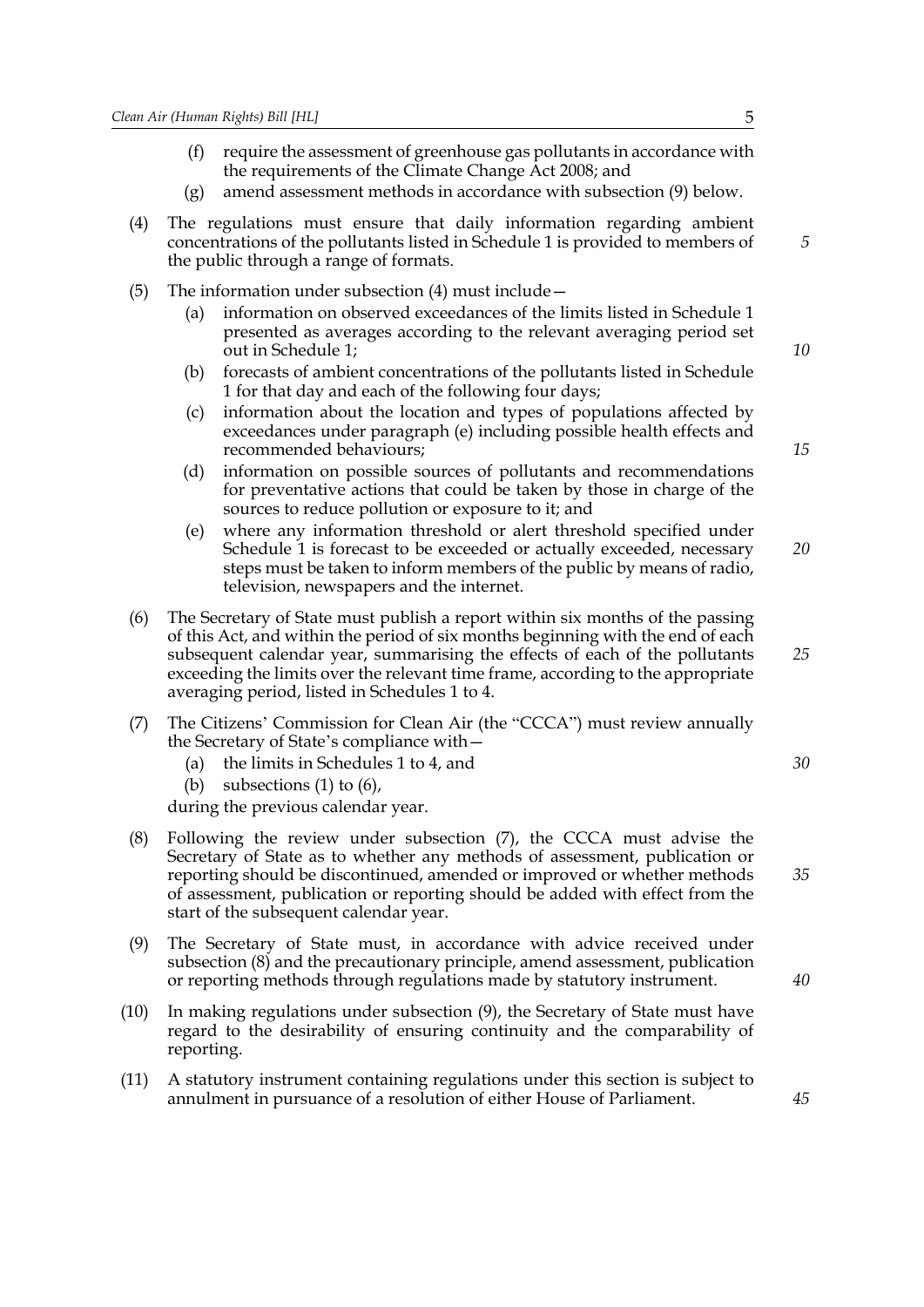### **4 Secretary of State's duty: additional provisions**

- (1) In exercising their duty under section 1 of this Act, the Secretary of State must comply with the United Nations Convention on Long-Range Transboundary Air Pollution and its protocols as listed in Schedule 5.
- (2) In carrying out their duty under section 1, the Secretary of State must work with the relevant national authorities and exercise his or her powers under the clean air enactments listed in Schedule 6 and other Acts in accordance with this duty. *5*
- (3) Notwithstanding any other provision of this Act, the Secretary of State may, upon receipt of evidence that a pollution source or combination of sources (including moving sources) presents an imminent and substantial threat to current or future public health or the environment, take proportionate and necessary action to restrain any person or persons responsible for causing or contributing to the alleged pollution, to stop the emission of air pollutants or to take such other action as may be necessary to preserve the right to breathe clean air. *10 15*
- (4) Within the period of 14 days beginning with the day on which they exercised the power under subsection (3), the Secretary of State must lay a statement before both Houses of Parliament setting out—
	- (a) what action they took; and
	- (b) why, in the Secretary of State's opinion, such action was necessary and proportionate.

### **5 Environment Agency (EA)**

- (1) The Environment Act 1995 is amended as follows.
- (2) In section 4(1) (principal aim and objectives of the Agency)  $-$ 
	- (a) after "other enactment" insert "such as the clean air enactments set out in Schedule 6 to the Clean Air (Human Rights) Act 2018 or any other enactment governing the EA's functions in relation to the regulation of the ambient air quality or controlling pollution and emissions at source"; and
	- (b) after "whole", insert "including to achieve and maintain clean air throughout England and Wales".

### **6 Committee on Climate Change**

- (1) The Climate Change Act 2008 is amended as follows.
- (2) After section 32 (functions of the Committee) insert—

### **"32A Duty to advise on emission limits**

It is the duty of the Committee to advise the Secretary of State on emission limits under section 2 (reviewing and revising pollutants and limits in Schedules 1 to 4) of, and Schedule 4 to, the Clean Air (Human Rights) Act 2018."

- (3) In section 38 (duty to provide advice or other assistance on request) after subsection (1)(d), insert—
	- "(e) the authority's duty under the Clean Air (Human Rights) Act 2018."

*20*

*25*

*30*

*40*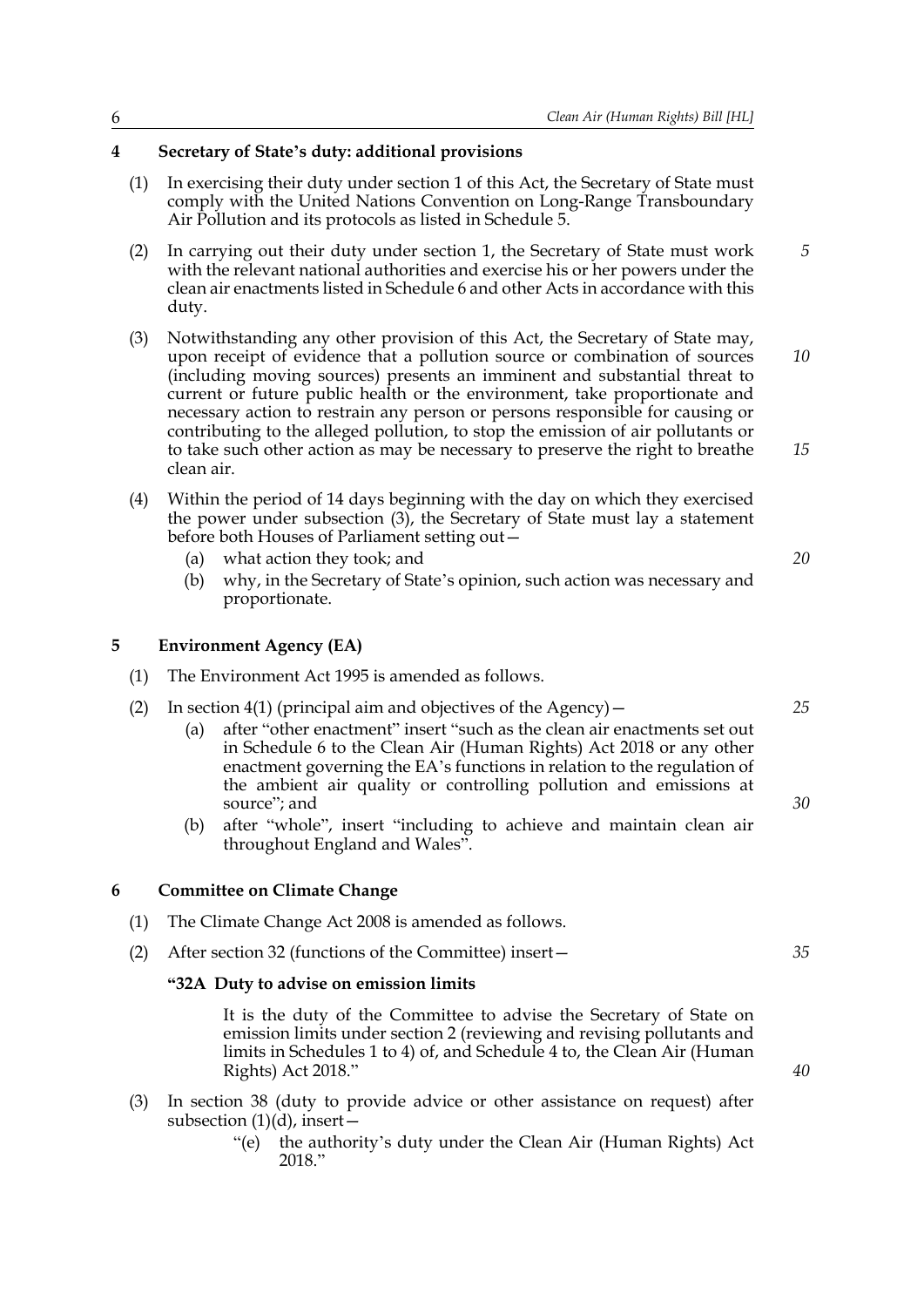### **7 Local authorities**

- (1) Local authorities in England and Wales have a duty to achieve clean air throughout their area within 12 months of the coming into force of this Act and maintain clean air throughout their area thereafter.
- (2) Local authorities in England and Wales must exercise their powers and functions, including under section 2 of the Local Government Act 2000 (promotion of wellbeing) and the clean air enactments, to improve the environmental wellbeing of their local area and reduce exposure for members of the public to the pollutants listed in Schedule 1 in accordance with the duty set out in subsection (1).
- (3) The Secretary of State must provide money to local authorities from central funds sufficient for them to carry out their duties under this Act.
- (4) In this section, the "clean air enactments" are those enactments listed in Schedule 6 and any other enactment governing a local authority's functions in relation to—
	- (a) regulating the ambient air quality or controlling pollution and emissions at source;
	- (b) land use planning;
	- (c) traffic planning, including actions as a Highways Authority;
	- (d) building regulation; and
	- (e) statutory nuisance.

### (5) In this section "local authority" means, in relation to England and Wales—

- (a) a county council;
- (b) a district council;
- (c) a London borough council;
- (d) the Mayor of London;
- (e) the Common Council of the City of London in its capacity as a local authority;
- (f) the Council of the Isles of Scilly;
- (g) a combined authority; and
- (h) port authorities.
- (6) In this section "port authority" means, in relation to England and Wales, a statutory harbour body established for the purpose of administering, preserving and improving a port, including an airport, that may include docks, landing places or other works or land.

### **8 Civil Aviation Authority (CAA)**

- (1) The CAA must in exercising its functions—
	- (a) contribute to the maintenance of clean air in England and Wales; and
	- (b) apply the provisions of the UN Convention on Transboundary Pollution and its protocols as listed in Schedule 5.
- (2) The Civil Aviation Act 1982 is amended as follows.
- (3) In section 4 (general objectives), after subsection  $(1)(b)$  insert
	- "(c) to contribute to the maintenance of clean air in England and Wales and respect for the right to breathe clean air under section 1 of the Clean Air (Human Rights) Act 2018."

*5*

*10*

*15*

*20*

*25*

*30*

*35*

*40*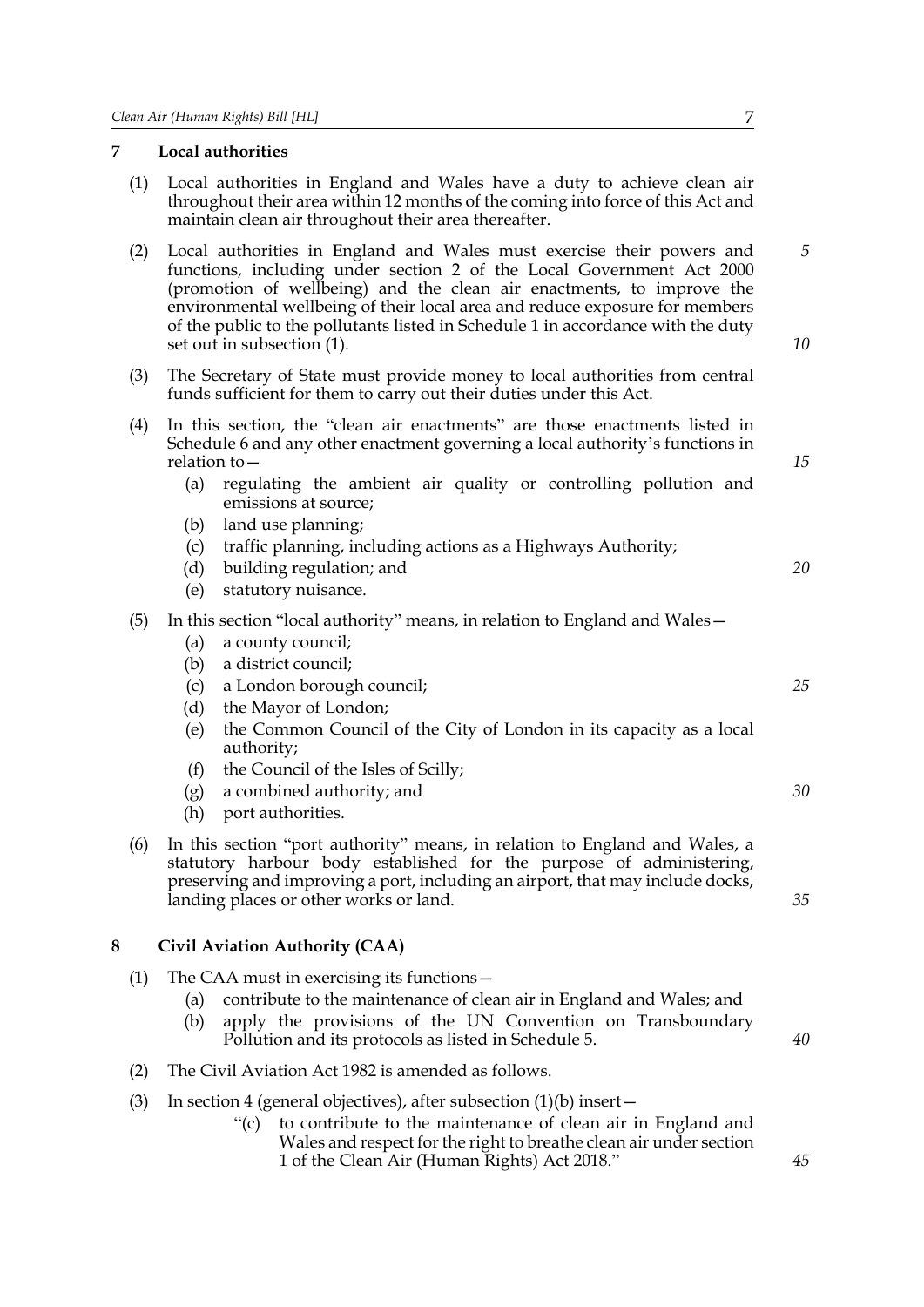### **9 Highways England**

- (1) The Infrastructure Act 2015 is amended as follows.
- (2) In section 5 (general duties), after subsection  $(2)(a)$  insert
	- "(aa) to contribute to the maintenance of clean air under the Clean Air (Human Rights) Act 2018;
	- (ab) to follow instructions given to it by the Secretary of State to contribute to the achievement of clean air."

### **10 Historic England**

- (1) The National Heritage Act 1983 is amended as follows.
- (2) In section 33 (the Commission's general functions), after subsection  $(2)(f)$ insert— *10*
	- "(g) shall contribute towards achieving and maintaining clean air, as prescribed by the Clean Air (Human Rights) Act 2018 and the clean air enactments as listed in Schedule 6 to that Act."

### **11 Natural England**

- (1) The Natural Environment and Rural Communities Act 2006 is amended as follows.
- (2) In section 2 (general purpose), after subsection (2)(e) insert—
	- "(f) contribute towards achieving and maintaining clean air, as prescribed by the Clean Air (Human Rights) Act 2018 and the clean air enactments as listed in Schedule 6 to that Act."

### **12 The establishment of the Citizens' Commission for Clean Air**

- (1) There will be a body corporate known as the Citizens' Commission for Clean Air (the "CCCA" or the "Clean Air Commission").
- (2) The CCCA must, by exercising the powers conferred by this Act, monitor and enforce the right to breathe clean air and the duties to achieve and maintain clean air in England and Wales. *25*
- (3) The constitution of the CCCA is set out in Schedule 7.

### **13 Judicial review and other legal proceedings**

- (1) The CCCA may institute or intervene in legal proceedings, whether for judicial review or otherwise, if it appears to the CCCA that the proceedings are relevant to the duty to achieve and maintain clean air and compliance with relevant duties, powers and functions under the clean air enactments. *30*
- (2) The CCCA may assist an individual who is or may become party to legal proceedings if—
	- (a) the proceedings relate to, or may relate to, the right to breathe clean air or the duty to achieve and maintain clean air;
	- (b) the individual is a member of the public who has the right of access to justice under the Aarhus Convention; or
	- (c) they have reason to believe that an individual was a victim of a breach of the right to breathe clean air. *40*

*5*

*20*

*15*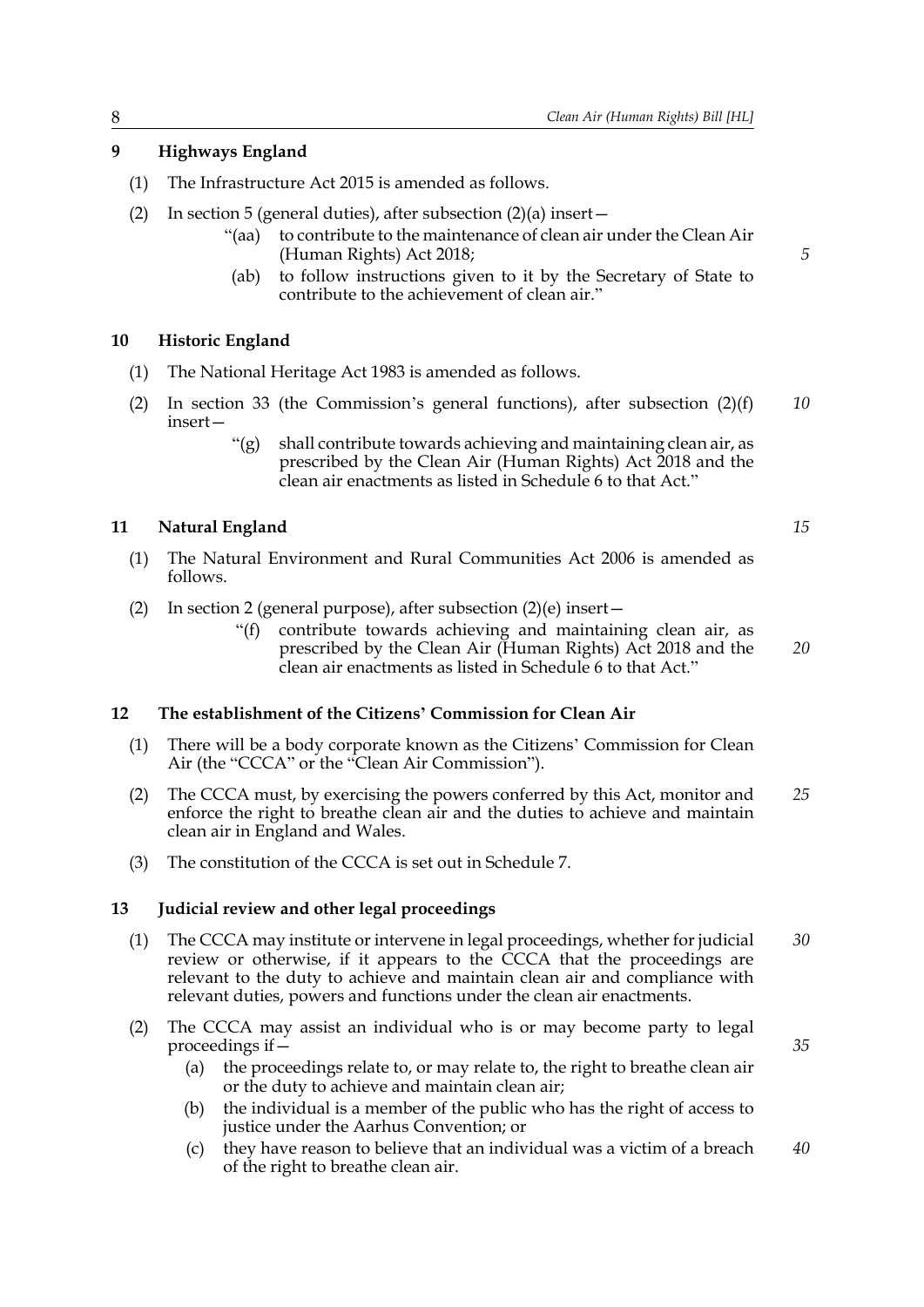(3) The CCCA may assist individuals with actions for private nuisance.

### **14 Duty to maintain clear air: assessment**

- (1) The CCCA may assess the extent to which the Secretary of State, the relevant national authorities and others have complied with their duties under this Act and the clean air enactments.
- (2) Where the CCCA has reason to believe that any persons or relevant national authorities have failed to comply with their duty, the CCCA may issue a notice requiring them—
	- (a) to comply with their duty;
	- (b) to take specific steps in order to achieve compliance; and
	- (c) to provide to the CCCA written information of the steps taken, or proposed to be taken, for the purpose of complying with their duty.
- (3) A notice issued by the CCCA under subsection (2) must specify—
	- (a) the period of time which the information must cover; and
	- (b) the manner in which the information is to be provided.
- (4) A person or public authority which receives a notice under this section must comply with it within the period of 28 days beginning with the day on which they received the notice.
- (5) If the CCCA has reason to believe that a person or public authority which has received a notice under this section has failed to comply with a requirement of the notice, the CCCA may apply to the Court for an order requiring the person to comply. *20*

### **15 Duty to maintain clean air: reporting**

- (1) The CCCA must—
	- (a) report annually to the Secretary of State on the Secretary of State's compliance with the provisions of this Act; *25*
	- (b) lay this report before both Houses of Parliament; and
	- (c) send a copy of this report to the European Environment Agency.
- (2) The report must be published by the CCCA.

### **16 Environmental principles**

In exercising their functions and carrying out their duties under this Act and the clean air enactments, the Secretary of State and the relevant national authorities must, in addition to safeguarding public health and the right to breathe clean air, apply the following environmental principles—

- (a) prevention, which means that environmental regulation must anticipate, prevent and attack the causes of environmental harm; *35*
- (b) precaution, which means that where there are threats of serious or irreversible damage to the environment, including human health, lack of full scientific certainty must not be used as a reason for postponing cost-effective measures to prevent harm;
- (c) polluter pays, which means that the costs of pollution or of clean-up should be borne by the person responsible for causing the pollution;
- (d) use of the best available scientific knowledge;

*30*

*5*

*10*

*15*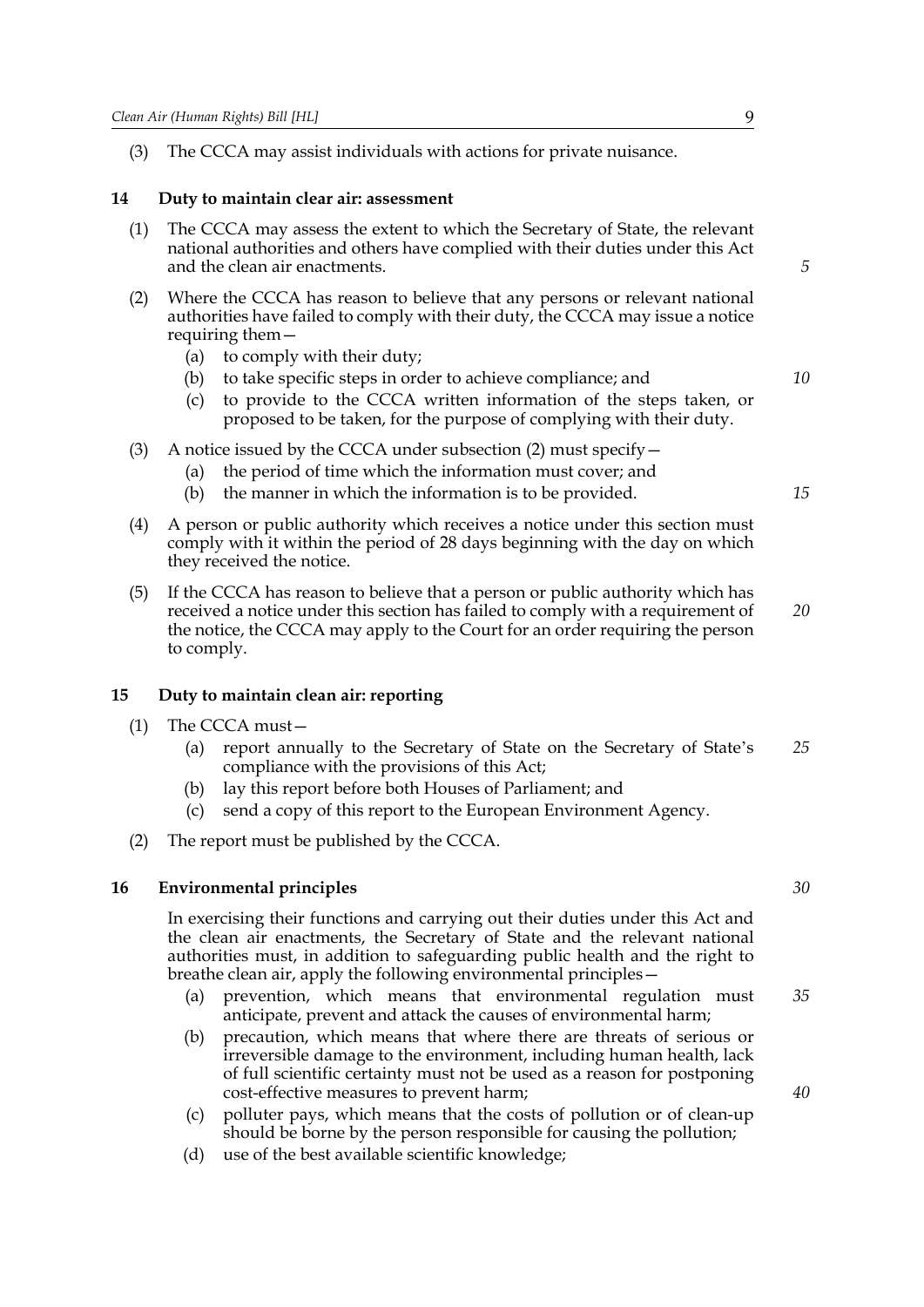- (e) rectification at source, which means that environmental damage should, as a priority, be remedied at its source;
- (f) integration, which means that environmental protection requirements should be integrated into the definition and implementation of all policies and activities, in particular with a view to promoting sustainable development;
- (g) conservation of the ecosystem structure and functioning, in order to maintain ecosystem services;
- (h) anticipation, prevention or minimisation of the causes of climate change and mitigation of its adverse effects; and
- (i) sustainability, which means to take into account the health of present generations and the needs of future generations.

### **17 Interpretation**

In this Act—

- "the Aarhus Convention" means the Convention on Access to Information, Public Participation in Decision-Making and Access to Justice in Environmental Matters, adopted on 25 June 1998; *15*
- in Schedule 3, "AOT40" is the accumulated amount of ozone over the threshold value of 40 parts per billion;
- "the clean air enactments" are those enactments listed in Schedule 6 as amended from time to time; *20*
- "indoor air" refers to the quality of air in buildings;
- "limits" means the concentrations, emissions or exposures as set out in Schedules 1 to 4;
- "pollutants causing primarily environmental harm" includes those causing acidification, eutrophication, haze or smog as listed in Schedule 3; *25*
- "national authorities" has the meaning given in section 1;
- "long-term" means a period of time of a calendar year or more;
- "medium-term" means a period of time of more than 24 hours and less than a calendar year; *30*
- "short-term" means a period of time less than or equal to 24 hours; and "units" are the maximum permitted mathematical mean for the averaging period defined.

### **18 Extent, commencement and short title**

- (1) This Act extends to England and Wales only.
- (2) This section and sections 1, 2, 4 to 10, 15 and 16 come into force on the day this Act is passed.
- (3) All other sections come into force on such day as the Secretary of State may by regulations appoint.
- (4) This Act may be cited as the Clean Air (Human Rights) Act 2018.

*5*

*10*

*35*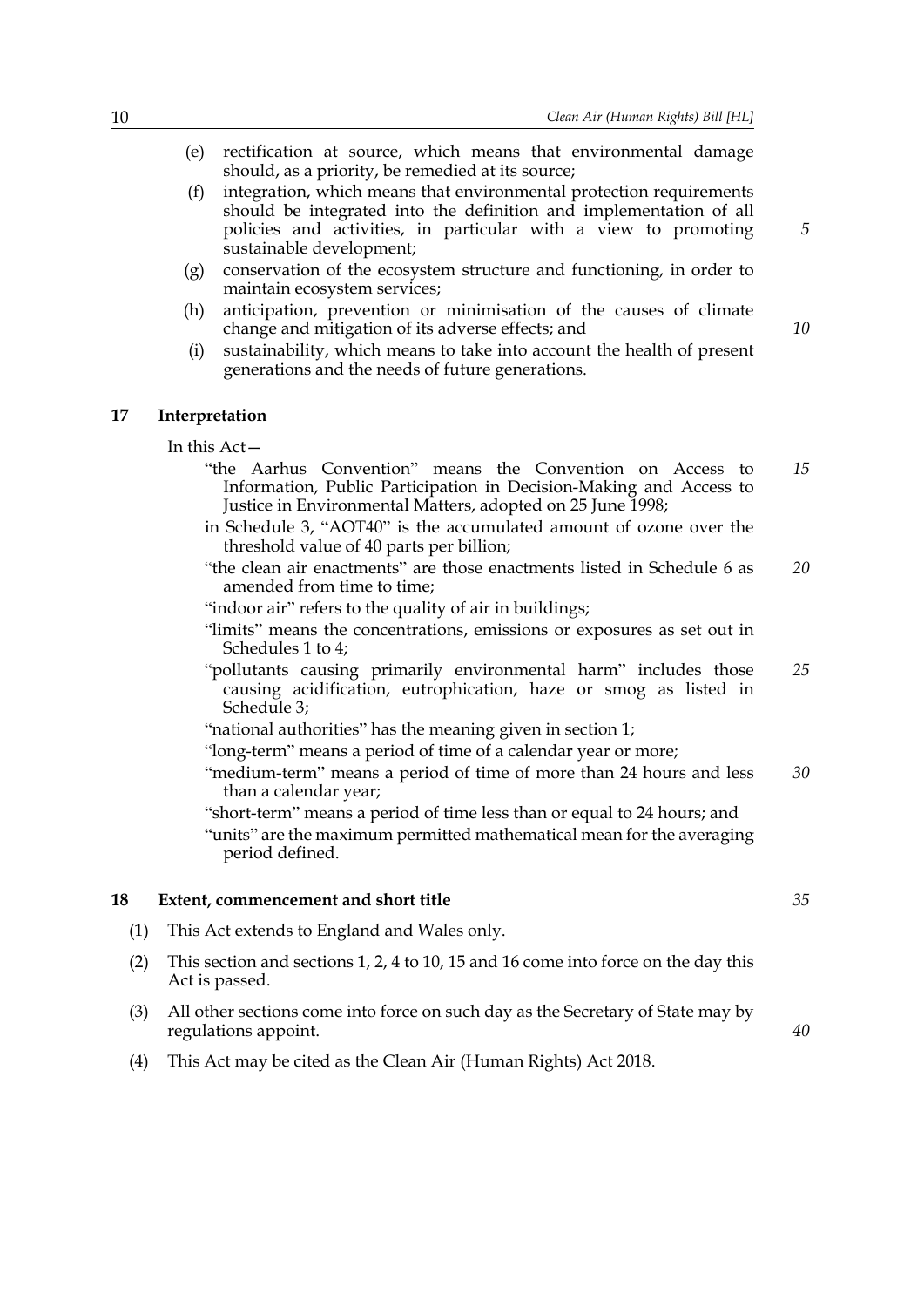### SCHEDULES

### SCHEDULE 1 Section 1

### POLLUTANTS RELATING TO LOCAL AND ATMOSPHERIC POLLUTION

### 1 Pollutant concentrations

| Pollutant                              | Unit                                                       | Averaging period                                           | 5  |
|----------------------------------------|------------------------------------------------------------|------------------------------------------------------------|----|
| <b>Black carbon</b>                    | $6 \mu g/m^3$                                              | 24 hours (35 permitted<br>exceedances each year)           |    |
|                                        | $3 \mu g/m^3$                                              | 1 year                                                     |    |
| Benzene $(C_6H_6)$                     | $3.5 \,\mathrm{\mu g/m^3}$                                 | 1 year                                                     |    |
| 1, 3 Butadiene                         | 2.25 $\mu$ g/m <sup>3</sup>                                | 1 year                                                     | 10 |
| Formaldehyde<br>(HCHO)                 | $8.6 \,\mathrm{\mu g/m^3}$                                 | 1 year                                                     |    |
| Ground-level ozone<br>$(O_3)$          | $240 \mu g/m^3$ (alert<br>threshold)                       | 1 hour                                                     |    |
|                                        | $180 \,\mathrm{\upmu g/m^3}$<br>(information<br>threshold) | 1 hour                                                     | 15 |
|                                        | $100 \mu g/m^3$                                            | Running 8 hours (10<br>permitted exceedances<br>each year) | 20 |
| Lead                                   | $0.25 \,\mathrm{\mu g/m^3}$                                | 1 year                                                     |    |
| Nitrogen dioxide<br>(NO <sub>2</sub> ) | $200 \mu g/m^3$                                            | 1 hour (18 permitted<br>exceedances each year)             |    |
|                                        | $40 \mu g/m^3$                                             | 1 year                                                     |    |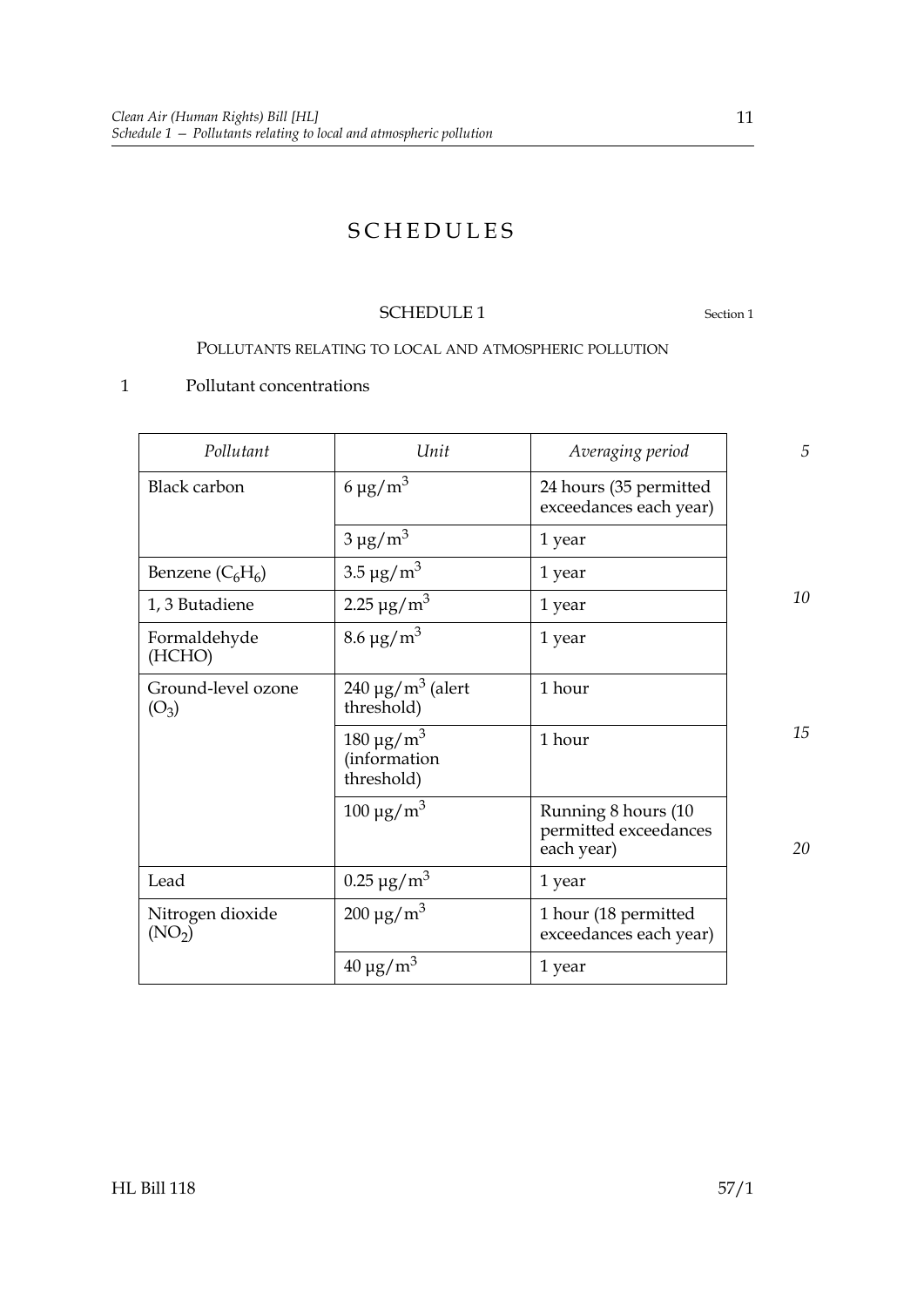| Pollutant                                                          | Unit                                                | Averaging period                                       |    |
|--------------------------------------------------------------------|-----------------------------------------------------|--------------------------------------------------------|----|
| Particulate matter<br>$(PM_1,$                                     | PM <sub>1</sub> : 18.5 $\mu$ g/m <sup>3</sup>       | 24 hours (35 permitted<br>exceedances each year)       |    |
| $PM2.5$ and $PM10$ )                                               | PM <sub>1</sub> : 7.5 $\mu$ g/m <sup>3</sup>        | 1 year                                                 |    |
|                                                                    | $PM_{2.5}$ : 100 µg/m <sup>3</sup> (alert<br>level) | Running 8 hours                                        | 5  |
|                                                                    | $PM_{2.5}: 25 \mu g/m^3$                            | 24 hours (35 permitted<br>exceedances each year)       |    |
|                                                                    | $PM_{2.5}: 10 \mu g/m^3$                            | 1 year                                                 |    |
|                                                                    | PM <sub>10</sub> : 50 µg/m <sup>3</sup>             | 24 hours (35 permitted<br>exceedances each year)       | 10 |
|                                                                    | PM <sub>10</sub> : 20 $\mu$ g/m <sup>3</sup>        | 1 year                                                 |    |
| Polycyclic Aromatic                                                | $0.25$ ng/m <sup>3</sup>                            | 1 year                                                 |    |
| Hydrocarbons<br>expressed as<br>concentration of<br>benzo(a)pyrene |                                                     |                                                        | 15 |
| Sulphur dioxide $(SO2)$                                            | $500 \,\mathrm{\mu g/m^3}$                          | 10 minutes (24)<br>permitted<br>exceedances each year) | 20 |
|                                                                    | $20 \mu g/m^3$                                      | 24 hours (3 permitted<br>exceedances each year)        |    |

### 2 Pollutant exposures

| Pollutant                          | Unit                                                                                                                | Averaging period                                             |          |
|------------------------------------|---------------------------------------------------------------------------------------------------------------------|--------------------------------------------------------------|----------|
| Particulate matter<br>$(PM_{2,5})$ | $PM_{2.5}$ : 6.5 µg/m <sup>3</sup><br>(population<br>weighted exposure<br>within<br>each zone and<br>agglomeration) | 5 percent per calendar<br>year until the limit is<br>reached | 25<br>30 |

### SCHEDULE 2 Section 1

### INDOOR AIR POLLUTANTS

1 Biological indoor air pollutants (dampness and mould)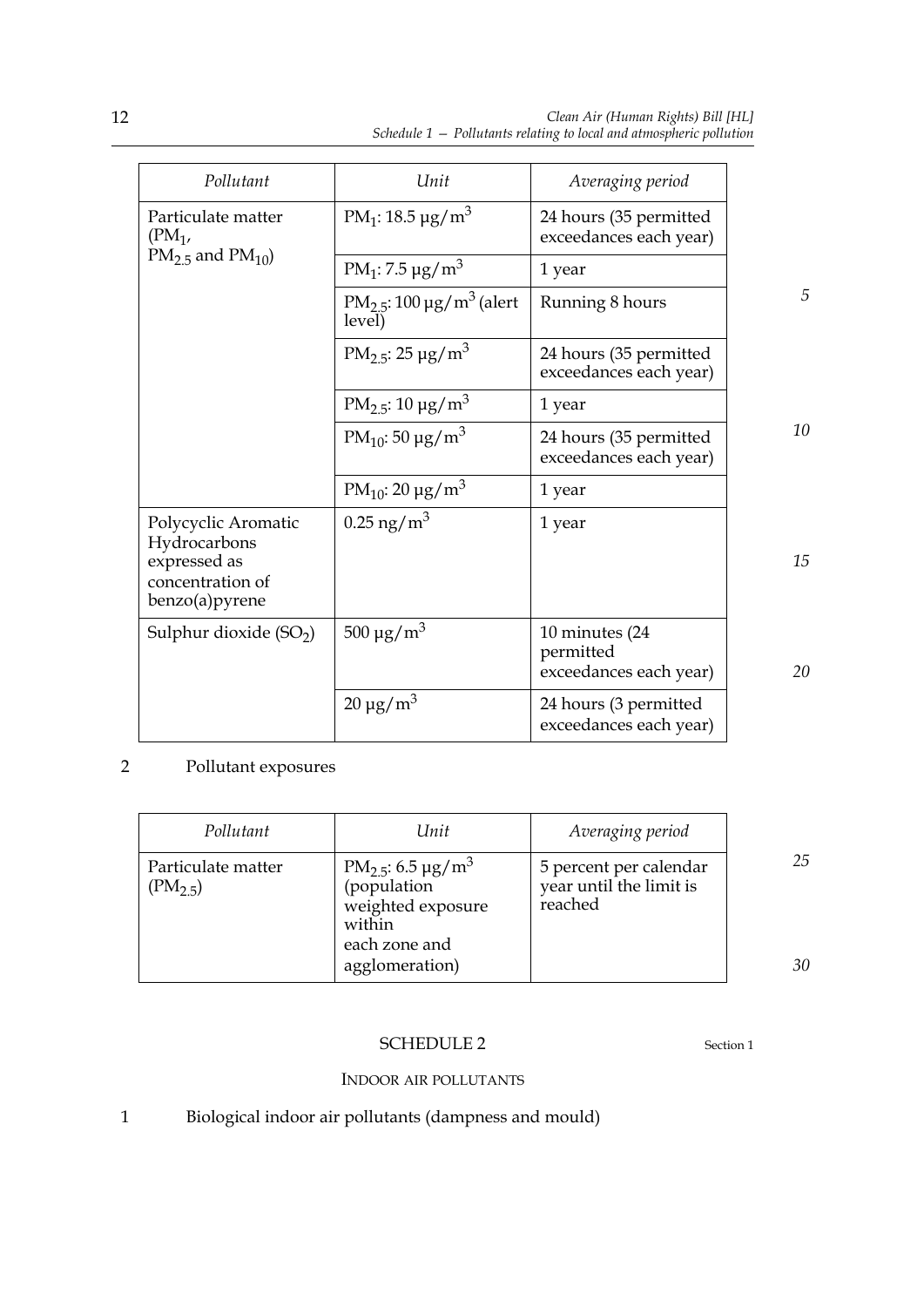| Pollutant | Concentration | Averaging period |
|-----------|---------------|------------------|
| Dampness  | Zero          | n/a              |
| Mould     | Zero          | n/a              |

### 2 Pollutant-specific guidelines (chemical pollution)

| Pollutant                                                                                        | Unit                          | Averaging period           | 5  |
|--------------------------------------------------------------------------------------------------|-------------------------------|----------------------------|----|
| Benzene $(C_6H_6)$                                                                               | $3.5 \,\mathrm{\mu g/m^3}$    | 1 year                     |    |
| 1, 3 Butadiene                                                                                   | 2.25 $\mu$ g/m <sup>3</sup>   | 1 year                     |    |
| Carbon monoxide (CO)                                                                             | $7 \,\mathrm{mg/m^3}$         | 24 hours                   |    |
| Formaldehyde<br>(HCHO)                                                                           | $8.6 \,\mathrm{\mu g/m^3}$    | 1 year                     | 10 |
| Hydrogen sulphide                                                                                | $7 \mu g/m^3$                 | 30 minutes                 |    |
| (H <sub>2</sub> S)                                                                               | $0.15 \,\mathrm{\upmu g/m^3}$ | 24 hours                   |    |
| Nitrogen dioxide<br>(NO <sub>2</sub> )                                                           | $200 \,\mathrm{\upmu g/m^3}$  | 1 hour (no<br>exceedances) |    |
|                                                                                                  | $40 \mu g/m^3$                | 1 year                     | 15 |
| Naphthalene                                                                                      | $0.01 \,\mathrm{mg/m^3}$      | 1 year                     |    |
| Polycyclic aromatic<br>hydrocarbons (PAHs)<br>expressed as<br>concentration<br>of benzo(a)pyrene | Zero                          | n/a                        | 20 |
| Radon                                                                                            | 100 becquerels/ $m3$          | 3 months                   |    |
| Tetrachloroethylene                                                                              | $0.25 \,\mathrm{mg/m^3}$      | 1 year                     |    |
| Trichloroethylene                                                                                | Zero                          | n/a                        |    |

3 Pollutants from indoor combustion of fuels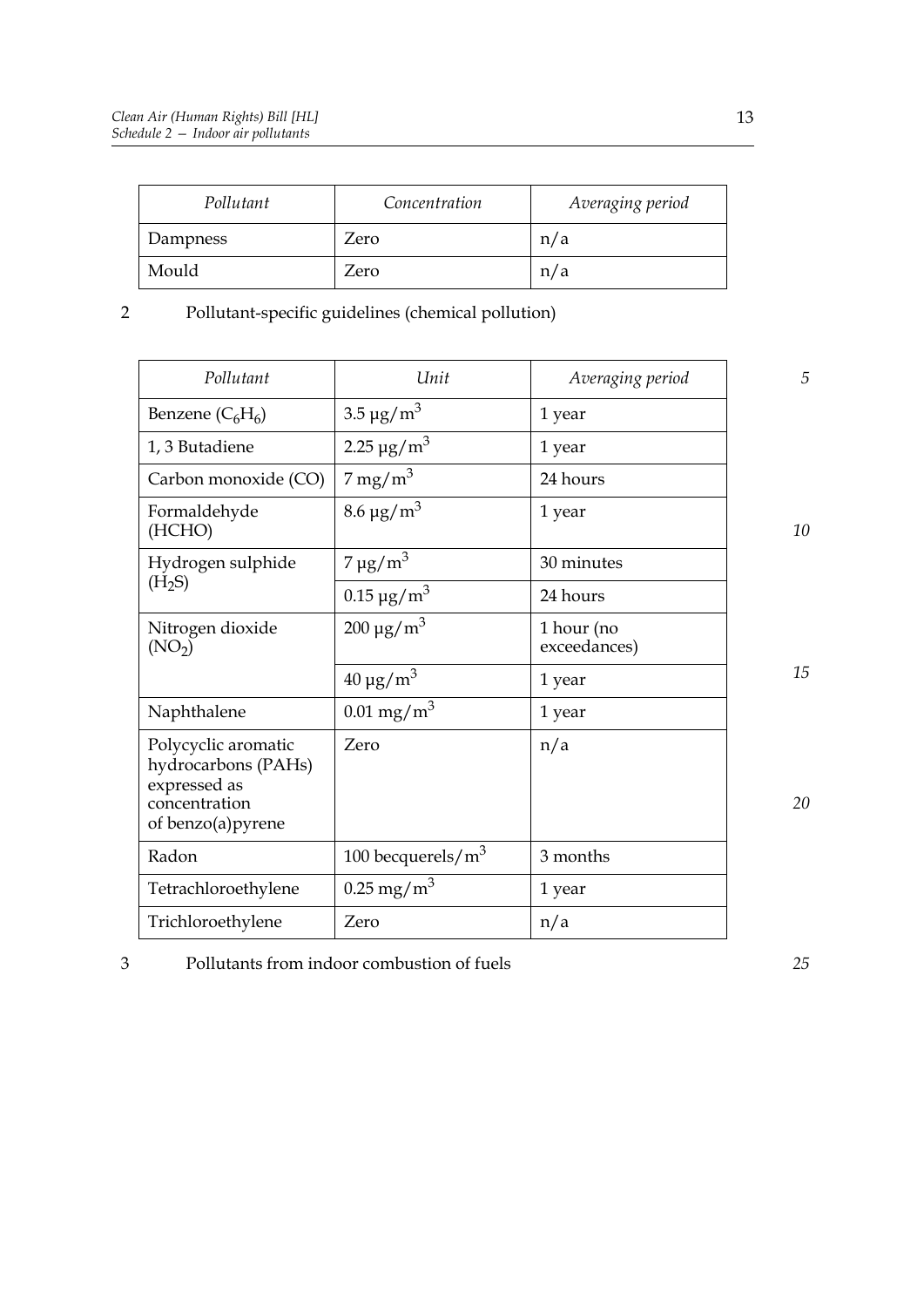| Pollutant                      | Unit                                          | Averaging period                                 |
|--------------------------------|-----------------------------------------------|--------------------------------------------------|
| Particulate matter<br>$(PM_1,$ | PM <sub>1</sub> : 18.5 $\mu$ g/m <sup>3</sup> | 24 hours (35 permitted<br>exceedances each year) |
| $PM_{2.5}$ and $PM_{10}$ )     | PM <sub>1</sub> : 7.5 $\mu$ g/m <sup>3</sup>  | 1 year                                           |
|                                | $PM_{2.5}: 25 \mu g/m^3$                      | 24 hours (35 permitted<br>exceedances each year) |
|                                | PM <sub>2.5</sub> : $10 \mu g/m^3$            | 1 year                                           |
|                                | PM <sub>10</sub> : 50 µg/m <sup>3</sup>       | 24 hours (35 permitted<br>exceedances each year) |
|                                | PM <sub>10</sub> : 20 $\mu$ g/m <sup>3</sup>  | 1 year                                           |

### 4 Infiltration of outdoor air into indoor environments

| Pollutant                          | Unit                                         | Averaging period                                 |
|------------------------------------|----------------------------------------------|--------------------------------------------------|
| Particulate matter<br>$(PM2.5$ and | $PM_2 = 12.5 \text{ µg/m}^3$                 | 24 hours (35 permitted<br>exceedances each year) |
| $PM_{10}$                          | $PM_{2.5}: 5 \mu g/m^3$                      | 1 year                                           |
|                                    | PM <sub>10</sub> : 25 $\mu$ g/m <sup>3</sup> | 24 hours (35 permitted<br>exceedances each year) |
|                                    | PM <sub>10</sub> : 10 $\mu$ g/m <sup>3</sup> | 1 year                                           |

### SCHEDULE 3 Section 1

### POLLUTANTS CAUSING PRIMARILY ENVIRONMENTAL HARM

### 1 Pollutant concentrations

| Pollutant                     | Unit                                                                   | Calendar year                       |
|-------------------------------|------------------------------------------------------------------------|-------------------------------------|
| Ammonia (NH <sub>3</sub> )    | $3 \mu g/m^3$                                                          | 1 year                              |
| Ground-level ozone<br>$(O_3)$ | AOT40 (calculated<br>from 1<br>hour values)<br>$6,000 \mu g/m^3$ hours | Summer (1 April to 30<br>September) |
| Nitrogen oxides (NOx)         | $75 \mu g/m^3$                                                         | 24 hours                            |
| (expressed as $NO2$ )         | $30\mu g/m^3$                                                          | Calendar year                       |

*20*

*10*

*5*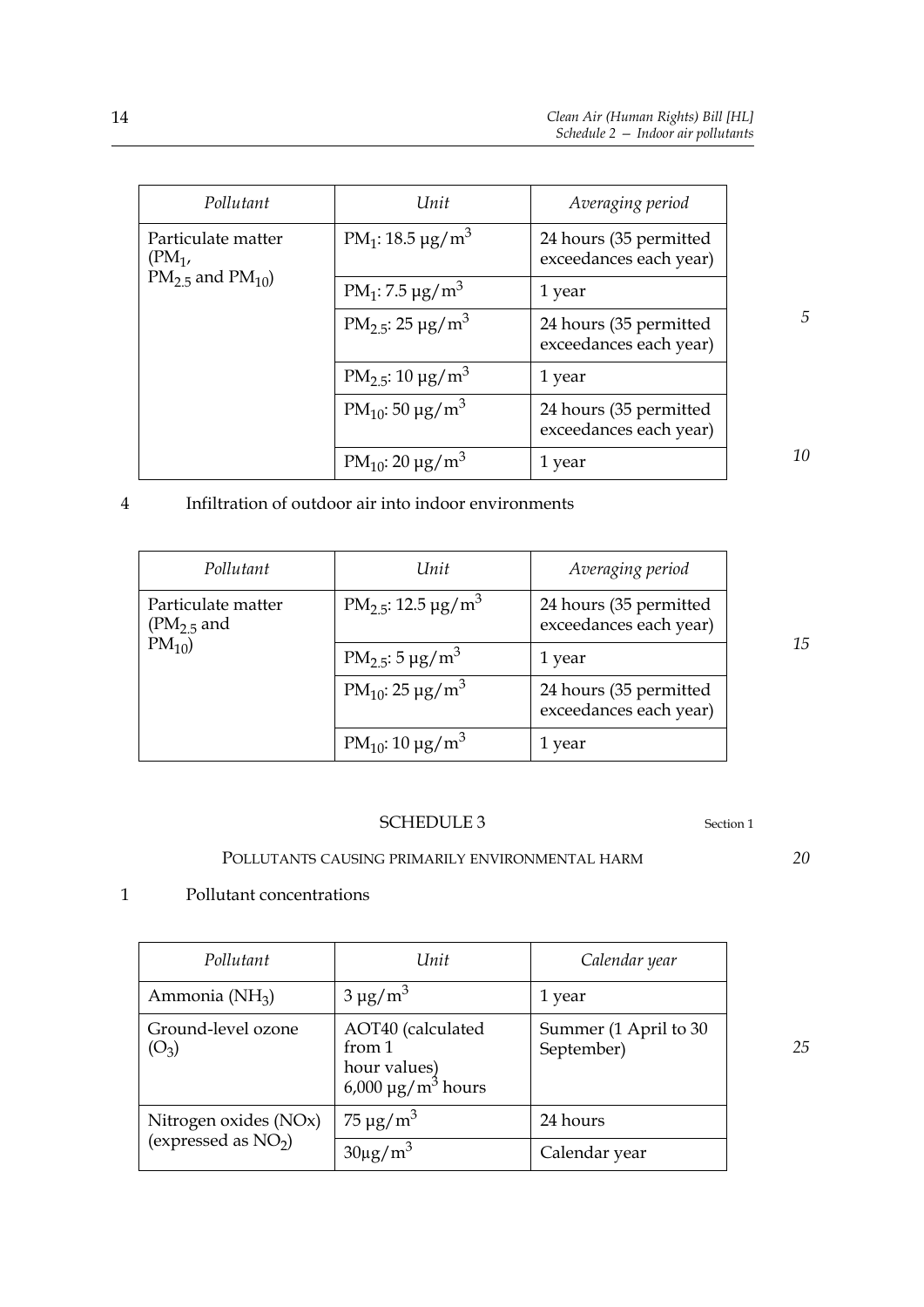| Pollutant               | Unit                     | Calendar year                                          |
|-------------------------|--------------------------|--------------------------------------------------------|
| Sulphur dioxide $(SO2)$ | $20\mu$ g/m <sup>3</sup> | Calendar year and<br>winter (1 October to 31<br>March) |

### 2 Pollutant emissions

| Pollutant                     | Unit           | Calendar year |
|-------------------------------|----------------|---------------|
| Ammonia (NH <sub>3</sub> )    | 283 kilotonnes | 2020          |
|                               | 271 kilotonnes | 2025          |
|                               | 258 kilotonnes | 2030          |
| Non-methane volatile          | 689 kilotonnes | 2020          |
| organic compounds<br>(NMVOCs) | 671 kilotonnes | 2025          |
|                               | 654 kilotonnes | 2030          |
| Oxides of nitrogen<br>(NOx)   | 724 kilotonnes | 2020          |
|                               | 579 kilotonnes | 2025          |
|                               | 434 kilotonnes | 2030          |
| Particulate matter            | 79 kilotonnes  | 2020          |
| $(PM_{2.5})$                  | 70 kilotonnes  | 2025          |
|                               | 61 kilotonnes  | 2030          |
| Sulphur dioxide $(SO2)$       | 292 kilotonnes | 2020          |
|                               | 188 kilotonnes | 2025          |
|                               | 85 kilotonnes  | 2030          |

*10*

*5*

### *15*

*20*

### SCHEDULE 4 Section 1

*25*

POLLUTANTS CAUSING CLIMATE CHANGE

1 Non-fluorinated gases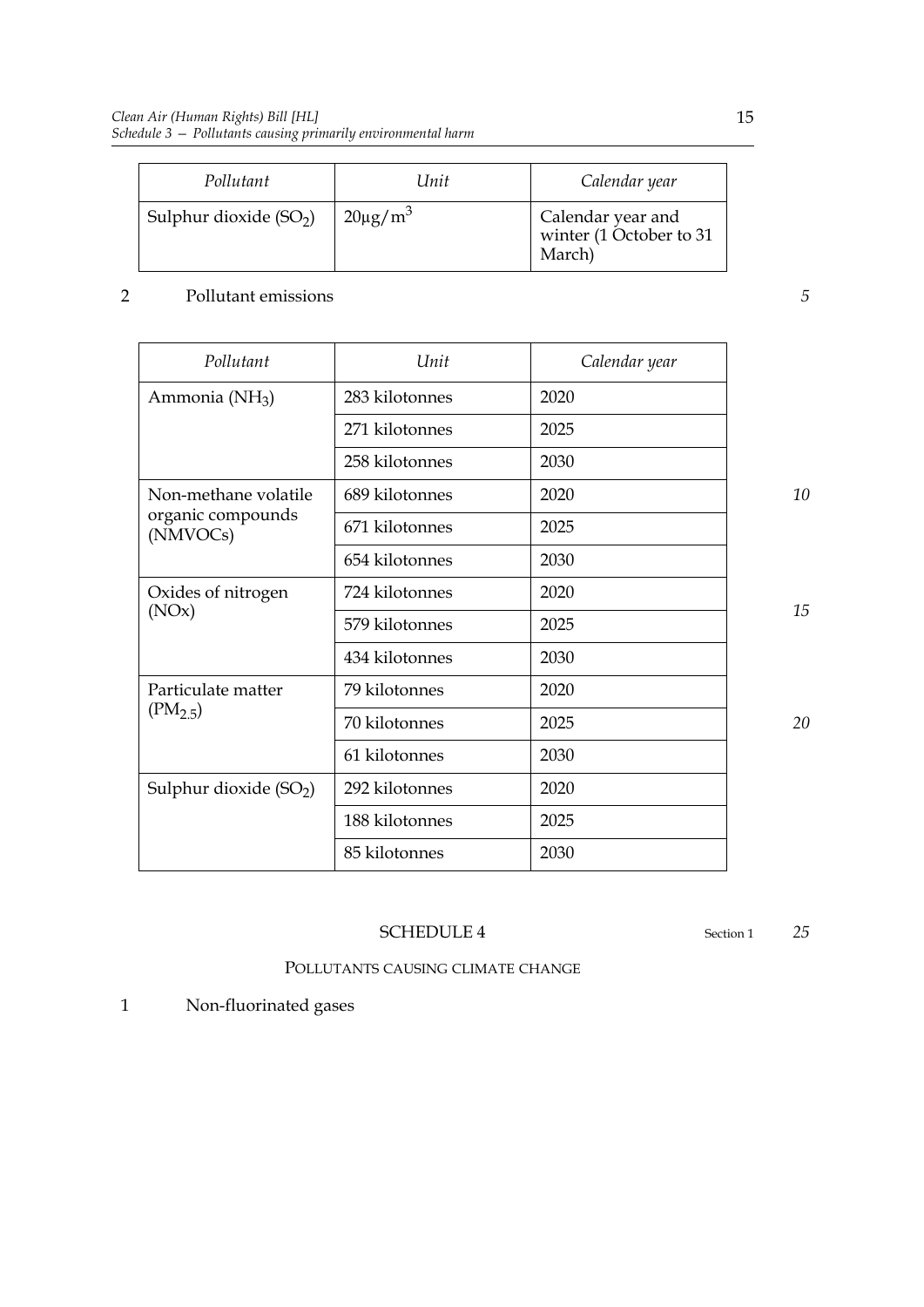| Pollutant or measure                            | MtCO2e                                                 | Period or calendar year      |
|-------------------------------------------------|--------------------------------------------------------|------------------------------|
| "Net UK carbon"<br>account" as defined in       | 2,544                                                  | 2018 to 2022 (3rd<br>budget) |
| section 27 of the<br>Climate Change Act<br>2008 | 1,950                                                  | 2023 to 2027 (4th<br>budget) |
|                                                 | 1,725                                                  | 2028 to 2032 (5th<br>budget) |
|                                                 | 156                                                    | 2050                         |
| Methane $(CH4)$                                 | Reduce emissions by<br>around 19% below<br>2015 levels | 2030                         |
| Nitrous oxide $(N_2O)$                          | Reduce emissions by<br>around 19% below<br>2015 levels | 2030                         |

2 Fluorinated gases

| Pollutant            | MtCO <sub>2e</sub>                                       | Calendar year |    |
|----------------------|----------------------------------------------------------|---------------|----|
| Hydrofluorocarbons   | Reduce emissions by at<br>least 79% below 2015<br>levels | 2030          | 20 |
|                      | Reduce emissions by at<br>least 86% below 2015<br>levels | 2036          |    |
| Nitrogen trifluoride | Reduce emissions by at<br>least 68% below 2016<br>levels | 2030          | 25 |
| Perfluorocarbons     | Reduce emissions by at<br>least 68% below 2016<br>levels | 2030          |    |
| Sulphur hexafluoride | Reduce emissions by at<br>least 68% below 2016<br>levels | 2030          | 30 |

*15*

*10*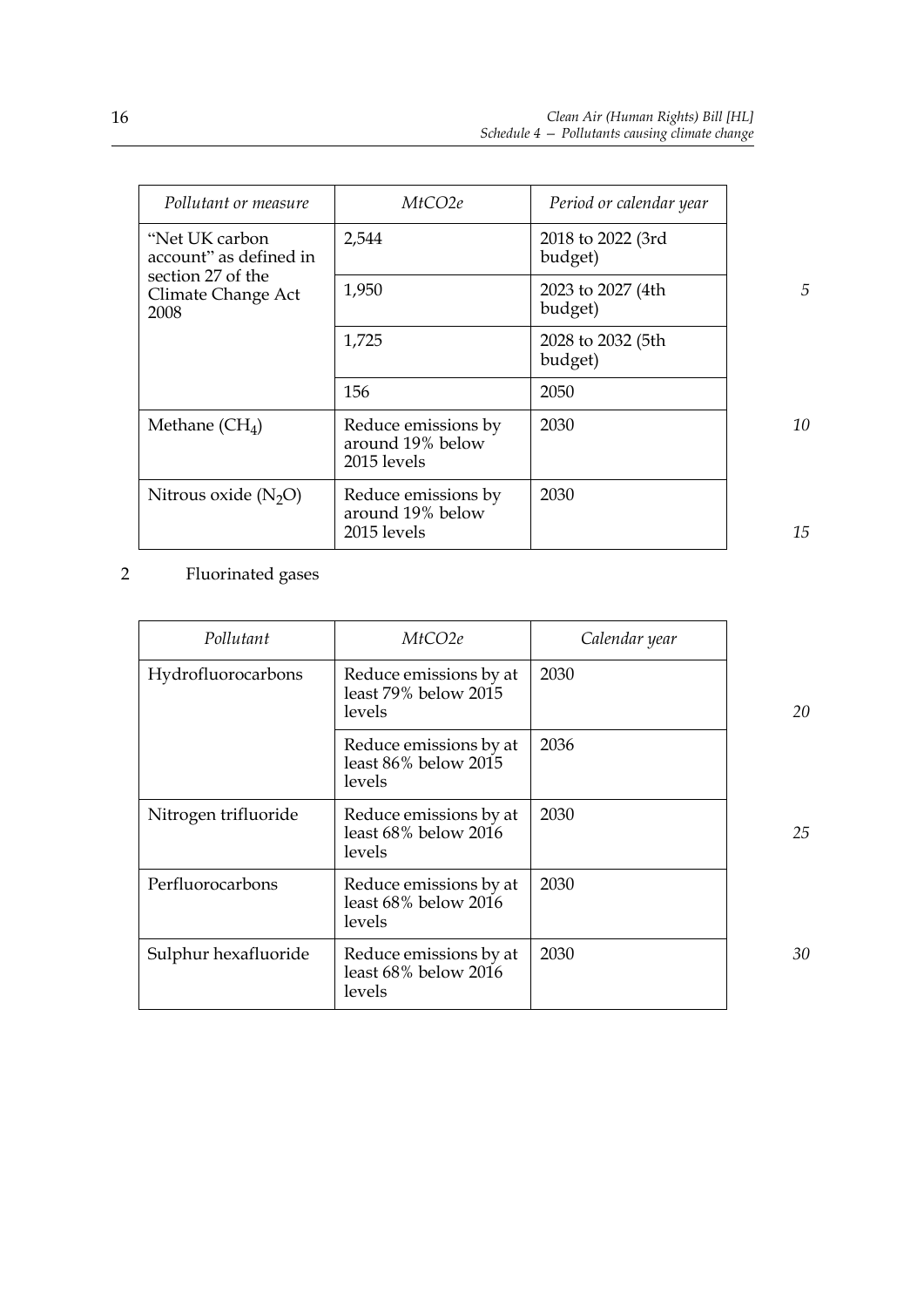#### SCHEDULE 5 Section 4

THE PROTOCOLS TO THE UNITED NATIONS ECONOMIC COMMISSION FOR EUROPE'S CONVENTION ON LONG-RANGE TRANSBOUNDARY AIR POLLUTION

- 1 The 1984 Geneva Protocol on Long-Term Financing of the Cooperative Programme for Monitoring and Evaluation of the Long-range Transmission of Air Pollutants in Europe (EMEP).
- 2 The 1985 Helsinki Protocol on the Reduction of Sulphur Emissions or their Transboundary Fluxes by at least 30 per cent.
- 3 The 1988 Protocol concerning the Control of Nitrogen Oxides or their Transboundary Fluxes.
- 4 The 1991 Geneva Protocol concerning the Control of Emissions of Volatile Organic Compounds or their Transboundary Fluxes.
- 5 The 1994 Oslo Protocol on Further Reduction of Sulphur Emissions.
- 6 The 1998 Aarhus Protocol on Heavy Metals, as amended on 13 December 2012.
- 7 The 1998 Aarhus Protocol on Persistent Organic Pollutants (POPs), as amended on 18 December 2009.
- 8 The 1999 Gothenburg Protocol to Abate Acidification, Eutrophication and Ground-level Ozone, as amended on 4 May 2012.

|              |                           | <b>SCHEDULE 6</b><br>Section 4                                                   | 20 |
|--------------|---------------------------|----------------------------------------------------------------------------------|----|
|              |                           | THE CLEAN AIR ENACTMENTS                                                         |    |
| Health       |                           |                                                                                  |    |
| $\mathbf{1}$ |                           | The clean air enactments related to health are -                                 |    |
|              | (a)                       | the Public Health Act 1925;                                                      |    |
|              | (b)                       | the Public Health Act 1936;                                                      | 25 |
|              | (c)                       | the Public Health Act 1961;                                                      |    |
|              | (d)                       | the Noise and Statutory Nuisance Act 1993;                                       |    |
|              | (e)                       | the Health and Social Care Act 2012;                                             |    |
|              | (f)                       | the Well-being of Future Generations (Wales) Act 2015.                           |    |
|              | Pollution and air quality |                                                                                  | 30 |
| 2            |                           | The clean air enactments related to clean air and pollution are –                |    |
|              | (a)                       | the Clean Air Act 1956;                                                          |    |
|              | (b)                       | the Clean Air Act 1968;                                                          |    |
|              | (c)                       | the Clean Air Act (Emission of Grit and Dust from Furnaces)<br>Regulations 1971; | 35 |
|              | (d)                       | the Control of Pollution Act 1974;                                               |    |
|              | (e)                       | the Clean Air Act 1993;                                                          |    |
|              | (f)                       | the Motor Fuel (Composition and Content) Regulations 1999 (S.I.<br>1999/3107);   |    |

*10*

*5*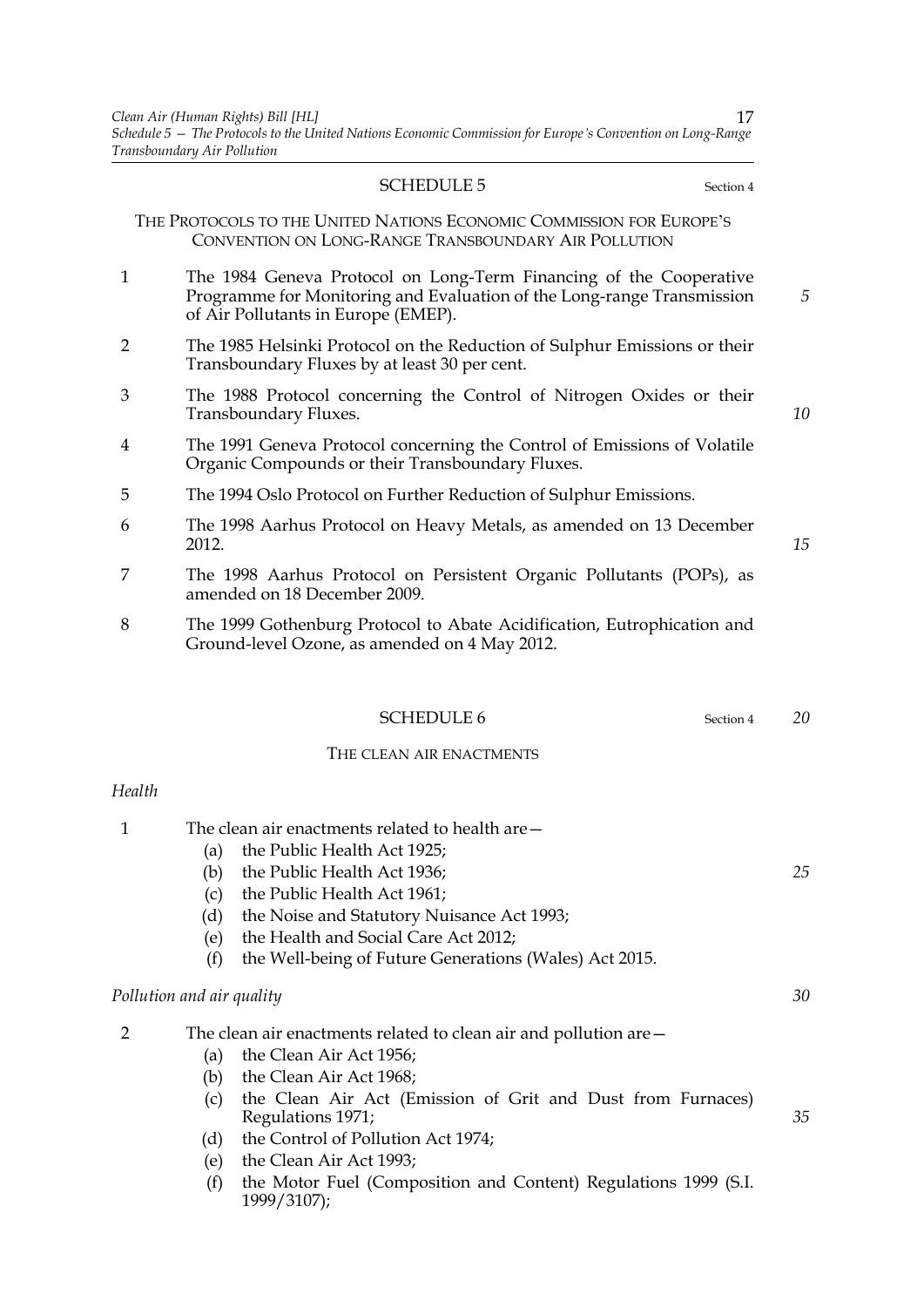- (h) the Air Quality (England) Regulations 2000 (S.I. 2000/928);
- (i) the Air Quality (Wales) Regulations 2000 (S.I. 2000/1940 (W.138));
- (j) the Pollution Prevention and Control (England and Wales) Regulations 2000 (S.I. 2000/1973);
- (k) the Sulphur Content of Liquid Fuels (England and Wales) Regulations 2007 (S.I. 2007/79);
- (l) the Air Quality Standards Regulations 2010 (S.I. 2010/1001);
- (m) the Air Quality Standards (Wales) Regulations 2010 (S.I. 2010/1433 (W.126));
- (n) the Air Quality Standards (Amendment) Regulations 2016 (S.I. 2016/ 1184);
- (o) the Motor Fuel (Composition and Content) and Merchant Shipping (Prevention of Air Pollution from Ships) (Amendment) Regulations 2010 (S.I. 2010/3035);
- (p) the Ecodesign for Energy-Related Products Regulations 2010 (S.I. 2010/2617);
- (q) the Clean Air (Miscellaneous Provisions) (England) Regulations 2014 (S.I. 2014/3318);
- (r) the Sulphur Content of Liquid Fuels (England and Wales) (Amendment) Regulations 2014 (S.I. 2014/1975); *20*
- (s) the Pollution Prevention and Control (England and Wales) Regulations 2000 (S.I. 2000/1973);
- (t) the Large Combustion Plants (England and Wales) Regulations 2002 (S.I. 2002/2688);
- (u) the Environmental Permitting (England and Wales) (Amendment) Regulations 2018 (S.I. 2018/110).

### *Aviation*

3 The clean air enactment related to aviation is the Civil Aviation Act 1982.

### *Environment*

| 4 |     | The clean air enactments related to the environment are –                                                |    |
|---|-----|----------------------------------------------------------------------------------------------------------|----|
|   | (a) | the Environmental Protection Act 1990;                                                                   |    |
|   | (b) | the Environmental Protection (Prescribed Processes and Substances)<br>Regulations 1991 (S.I. 1991/472);  |    |
|   | (c) | the Environment Act 1995;                                                                                | 35 |
|   | (d) | the Local Government Act 2000;                                                                           |    |
|   | (e) | the Environmental Assessment of Plans and Programmes<br>Regulations 2004 (S.I. 2004/1633);               |    |
|   | (f) | the Clean Neighbourhoods and Environment Act 2005;                                                       |    |
|   | (g) | the Environmental Permitting (England and Wales) (Amendment)<br>Regulations 2013 (S.I. 2013/390);        | 40 |
|   | (h) | the Environmental Permitting (England and Wales) (Amendment)<br>(No. 2) Regulations 2013 (S.I. 2013/766) |    |
|   | (i) | the Environmental Permitting (England and Wales) Regulations<br>2016 (S.I. 2016/1154);                   | 45 |
|   | (J) | the Environmental Permitting (England and Wales) (Amendment)                                             |    |

(No. 2) Regulations 2013 (S.I. 2016/000).

*10*

*15*

*5*

*25*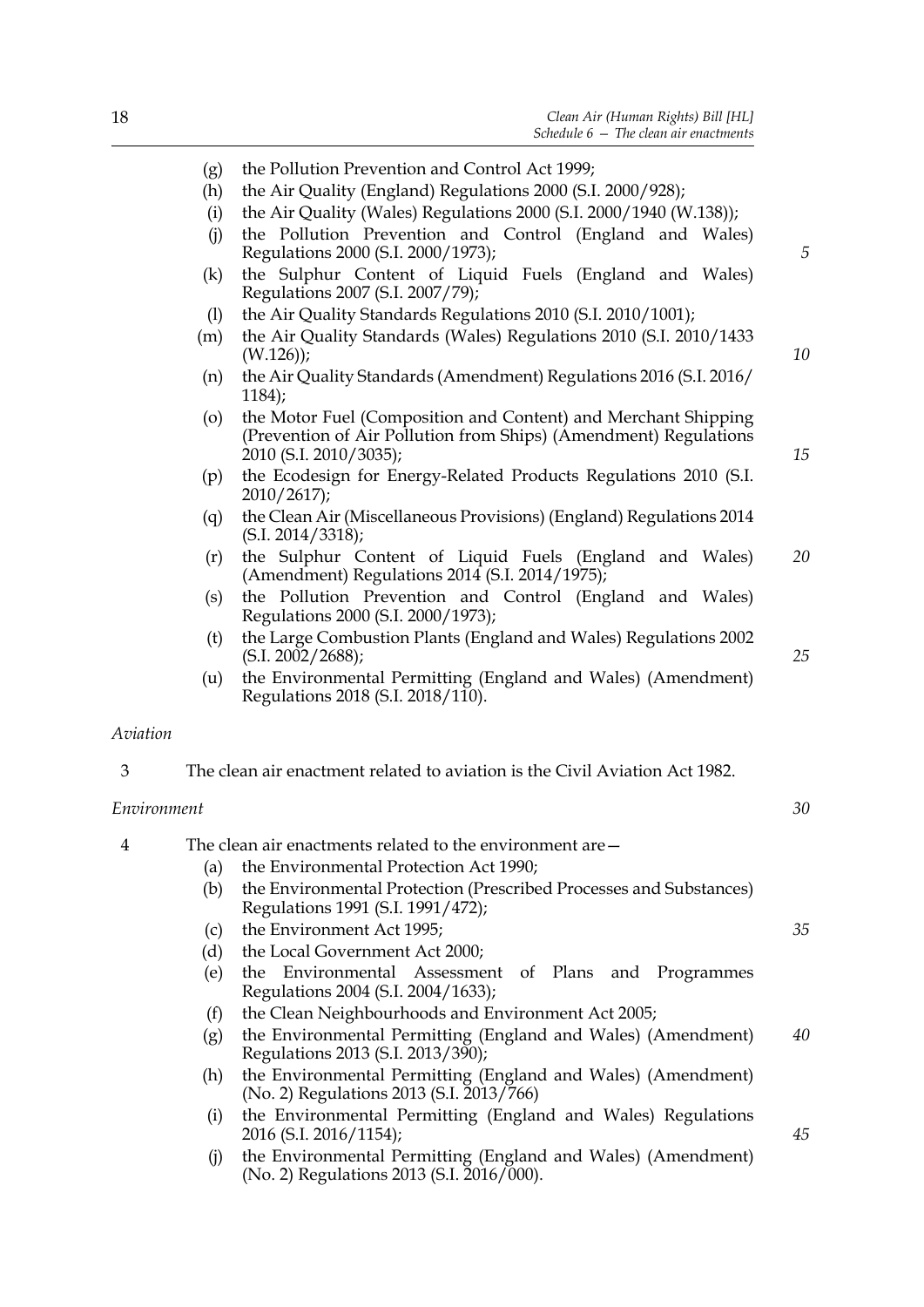### *Vehicles*

| 5              |     | The clean air enactments related to vehicles are -                                                                                   |    |
|----------------|-----|--------------------------------------------------------------------------------------------------------------------------------------|----|
|                | (a) | the Road Vehicles (Construction and Use) Regulations 1986 (S.I.<br>$1986/1078$ ;                                                     |    |
|                | (b) | the Road Traffic Offenders Act 1988;                                                                                                 | 5  |
|                | (c) | the Road Traffic Reduction Act 1997;                                                                                                 |    |
|                | (d) | the Road Traffic (Vehicle Emissions) (Fixed Penalty) (England)<br>Regulations 2002 (S.I. 2002/1808);                                 |    |
|                | (e) | Road Vehicles (Construction and Use) (Amendment)<br>the<br>Regulations 2004 (S.I. 2004/1706);                                        | 10 |
|                | (f) | the Non-Road Mobile Machinery (Emission of Gaseous and<br>Particulate Pollutants) (Amendment) Regulations 2014 (S.I. 2014/<br>1309); |    |
|                | (g) | the Road Vehicles (Construction and Use) (Amendment etc.) (No. 2)<br>Regulations 2017 (S.I. 2017/1251).                              | 15 |
| Planning       |     |                                                                                                                                      |    |
| 6              |     | The clean air enactments related to planning are-                                                                                    |    |
|                | (a) | the Town and Country Planning Act 1990;                                                                                              |    |
|                | (b) | the Planning Act 2008;                                                                                                               |    |
|                | (c) | the Localism Act 2011;                                                                                                               | 20 |
|                | (d) | the Neighbourhood Planning Act 2017.                                                                                                 |    |
| Climate change |     |                                                                                                                                      |    |
| 7              |     | The clean air enactments related to climate change are –                                                                             |    |
|                | (a) | the Greater London Authority Act 1999;                                                                                               |    |
|                | (b) | the Motor Fuel (Composition and Content) Regulations 1999 (S.I.<br>1999/3107);                                                       | 25 |
|                | (c) | the Climate Change and Sustainable Energy Act 2006;                                                                                  |    |
|                | (d) | the Persistent Organic Pollutants Regulations 2007 (S.I. 2007/3106);                                                                 |    |
|                | (e) | the Sulphur Content of Liquid Fuels (England and Wales)<br>Regulations 2007 (S.I. 2007/79);                                          | 30 |
|                | (f) | the Climate Change Act 2008;                                                                                                         |    |
|                | (g) | the Promotion of the Use of Energy from Renewable Sources<br>Regulations 2011 (S.I. 2011/243);                                       |    |
|                | (h) | the Renewable Transport Fuel Obligations (Amendment) Order 2011<br>(S.I. 2011/2937);                                                 | 35 |
|                | (i) | the Greenhouse Gas Emissions Trading Scheme Regulations 2012<br>(S.I. 2012/3038);                                                    |    |
|                | (i) | the Motor Fuel (Road Vehicle and Mobile Machinery) Greenhouse<br>Gas Emissions Reporting Regulations 2012 (S.I. 2012/3030);          |    |
|                | (k) | the Offshore Combustion Installations (Pollution Prevention and                                                                      | 40 |
|                | (1) | Control) Regulations 2013 (S.I. 2013/971);<br>the Renewable Transport Fuel Obligations (Amendment) Order 2013                        |    |
|                |     | (S.I. 2013/816);                                                                                                                     |    |
|                | (m) | the Fluorinated Greenhouse Gases Regulations 2015 (S.I. 2015/310);                                                                   |    |
|                | (n) | the Ozone-Depleting Substances Regulations 2015 (S.I. 2015/168);                                                                     | 45 |

(o) the Alternative Fuels Infrastructure Regulations 2017 (S.I. 2017/897).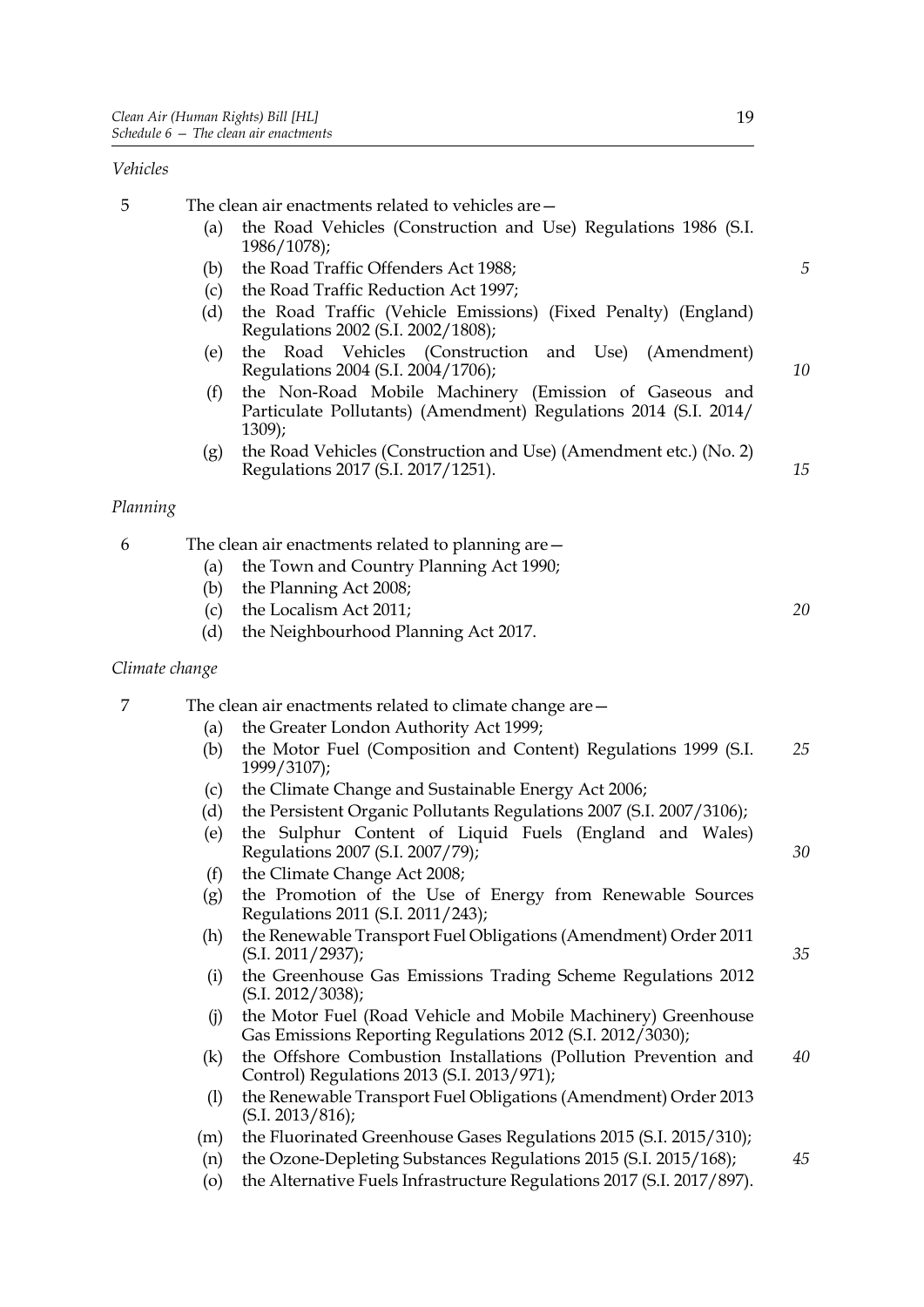### *Shipping*

8 The clean air enactments related to shipping are—

- (a) the Merchant Shipping (Prevention of Air Pollution from Ships) Regulations 2008 (S.I. 2008/2924);
- (b) the Merchant Shipping (Prevention of Air Pollution from Ships) (Amendment) Regulations 2010 (S.I. 2010/895); *5*
- (c) the Merchant Shipping (Prevention of Air Pollution from Ships) and Motor Fuel (Composition and Content) (Amendment) Regulations 2014 (S.I. 2014/3076);
- (d) the Merchant Shipping (Monitoring, Reporting and Verification of Carbon Dioxide Emissions) and the Port State Control (Amendment) Regulations 2017 (S.I. 2017/825). *10*

### *Habitats*

9 The clean air enactments related to habitats are—

- (a) the European Union's General Union Environment Action Programme to 2020: Living well within the limits of our planet (the 7th Environment Action Programme); *15*
- (b) the Conservation of Habitats and Species Regulations 2017 (S.I. 2017/1012);
- (c) the Conservation of Offshore Marine Habitats and Species Regulations 2017 (S.I. 2017/1013). *20*

### SCHEDULE 7 Section 12

*40*

### CONSTITUTION OF THE CITIZENS' COMMISSION FOR CLEAN AIR

### *Mission*

- 1 The Citizen's Commission for Clean Air must exercise the powers conferred by this Act, and in order to monitor and enforce the right to breathe clean air and the duties to achieve and maintain clean air in England and Wales, its guiding principles must include— *25*
	- (a) the environmental principles set out in section 16;
	- (b) demonstrating in its actions independence from the Government and upholding domestic laws to protect and improve the environment; *30*
	- (c) ensuring that standards are set to protect public health and the environment;
	- (d) assessing and improving compliance with relevant environmental law by the Government and the relevant national authorities including the achievement of the limits in Schedules 1 to 4; *35*
	- (e) undertaking inquiries and formal investigations to identify systemic risks;
	- (f) making recommendations and issuing compliance notices;
	- (g) involving and representing members of the public; and
	- (h) properly requesting resources and powers to fulfil its duties.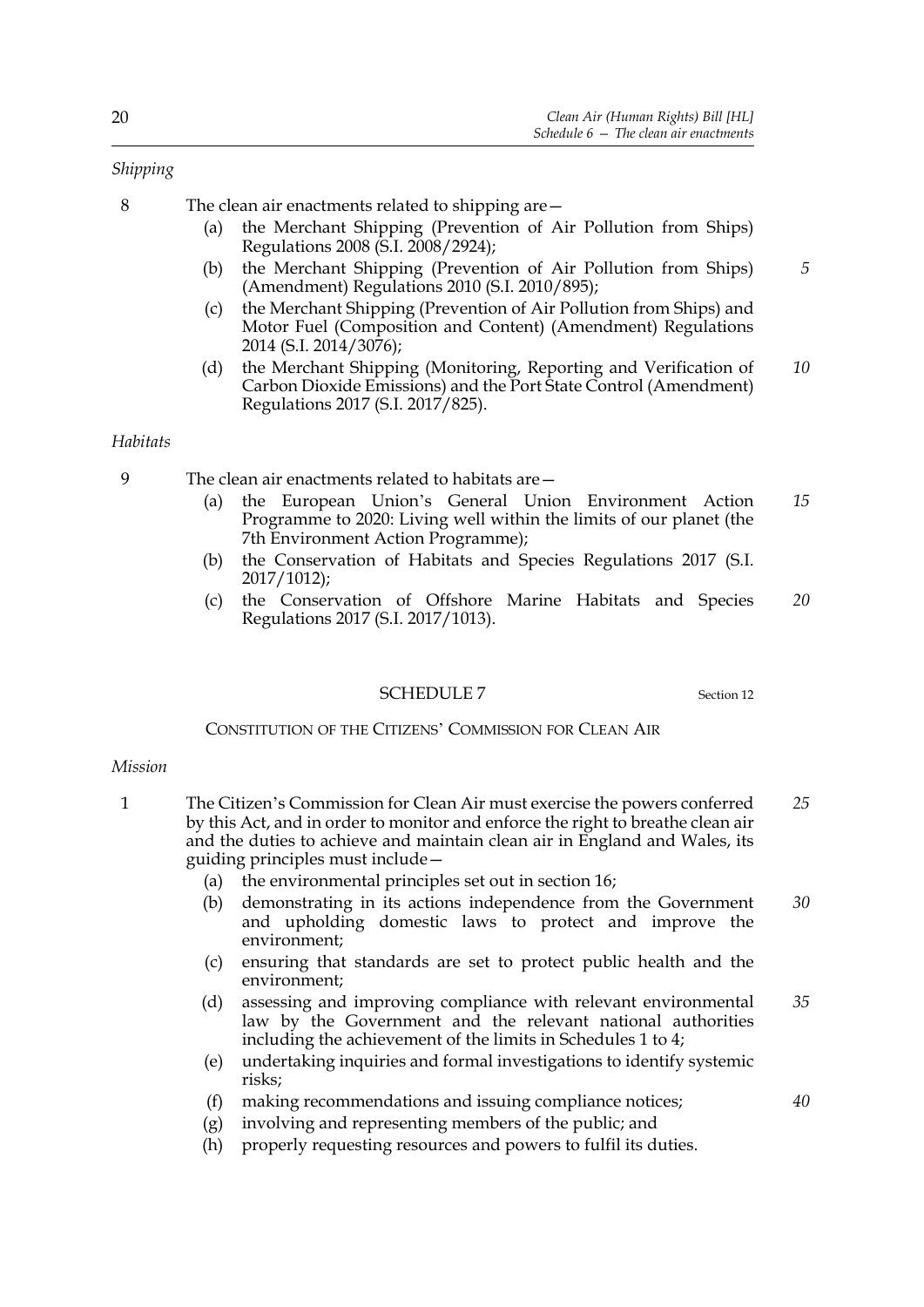2 The CCCA must work collaboratively with all other similar bodies and the relevant national authorities across all parts of the United Kingdom.

### *Membership*

| 3              | The Secretary of State must appoint between 10 and 15 individuals as<br>members of the CCCA (to be known as "Commissioners").                              | 5 |
|----------------|------------------------------------------------------------------------------------------------------------------------------------------------------------|---|
| $\overline{4}$ | The chief executive of the CCCA (appointed under paragraph 22) must be a<br>Commissioner ex officio.                                                       |   |
| .5             | In appointing Commissioners, the Secretary of State must-<br>appoint an individual only if the Secretary of State considers that the<br>(a)<br>individual- |   |

- (i) has experience or knowledge relating to a relevant matter; or
- (ii) is suitable for appointment for some other reason; and
- (b) have regard to the desirability of the Commissioners collectively having sufficient experience and knowledge relating to the relevant matters.

### 6 For the purposes of paragraph 5, the relevant matters are those matters in respect of which the CCCA has functions including and in particular—

- (a) health;
- (b) human rights;
- (c) environmental protection;
- (d) climate change;
- (e) enforcement powers;
- (f) law;
- (g) planning;
- (h) science; and
- (i) public involvement in decision making.
- 7 A Commissioner must hold and vacate office in accordance with the terms of their appointment (subject to this Schedule).
- 8 The appointment of a Commissioner must be expressed to be for a specified period of not less than two years and not more than five years.
- 9 A Commissioner whose period of membership has expired may be reappointed.
- 10 A Commissioner may resign by giving notice in writing to the Secretary of State.
- 11 The Secretary of State may dismiss a Commissioner who is, in the opinion of the Secretary of State, unable, unfit or unwilling to perform their functions. *35*
- 12 Paragraphs 3 and 5 to 11 do not apply to the chief executive of the CCCA.

### *Chairperson*

- 13 The Secretary of State must appoint—
	- (a) a Commissioner as Chairperson; and
	- (b) one or more Commissioners as deputy Chairperson or Chairpersons.
- 14 The Chairperson must—

*15*

*20*

*25*

*30*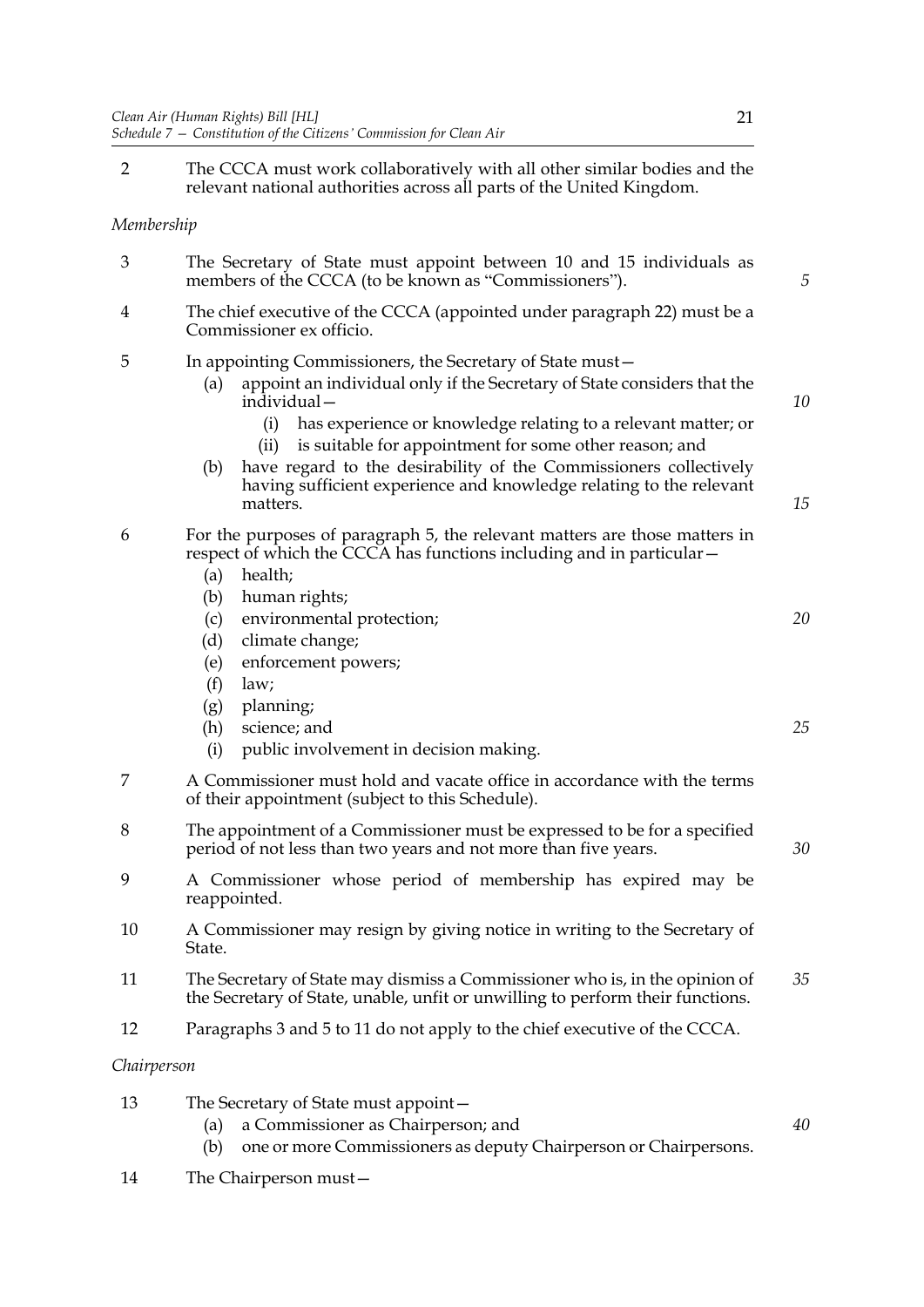|            | preside over meetings of the CCCA;<br>(a)<br>perform such functions as may be specified in the terms of their<br>(b)<br>appointment; and<br>perform such other functions as may be assigned to them by the<br>(c)<br>CCCA.                                                                                                                                  | 5  |
|------------|-------------------------------------------------------------------------------------------------------------------------------------------------------------------------------------------------------------------------------------------------------------------------------------------------------------------------------------------------------------|----|
| 15         | A deputy Chairperson-<br>may act for the Chairperson when they are unavailable, and<br>(a)<br>must perform-<br>(b)<br>such functions as may be specified in the terms of their<br>(i)<br>appointment; and<br>such other functions as the Chairperson may delegate or<br>(ii)                                                                                | 10 |
| 16         | assign to them.<br>The Chairperson or a deputy Chairperson-<br>must vacate office if they cease to be a Commissioner;<br>(a)<br>may resign by giving notice in writing to the Secretary of State; and<br>(b)<br>otherwise must hold and vacate office in accordance with the terms<br>(c)<br>of their appointment (and may be reappointed at a later date). | 15 |
| 17         | If the Chairperson resigns they cease to be a Commissioner (but they may be<br>reappointed as a Commissioner at a later date).                                                                                                                                                                                                                              |    |
| 18         | The chief executive may not be appointed Chairperson or deputy<br>Chairperson.                                                                                                                                                                                                                                                                              | 20 |
| 19         | The CCCA may regulate its own proceedings (subject to this Schedule).                                                                                                                                                                                                                                                                                       |    |
| 20         | The CCCA must determine a quorum for its meetings.                                                                                                                                                                                                                                                                                                          |    |
| 21         | At least five Commissioners must participate in the process by which a<br>determination under paragraph 20 is made.                                                                                                                                                                                                                                         | 25 |
| Staff      |                                                                                                                                                                                                                                                                                                                                                             |    |
| 22         | The CCCA-<br>must appoint a chief executive; and<br>(a)<br>(b) may appoint other staff.                                                                                                                                                                                                                                                                     |    |
| Committees |                                                                                                                                                                                                                                                                                                                                                             | 30 |
| 23         | The CCCA may establish one or more committees, to be known as advisory<br>committees, to advise the CCCA.                                                                                                                                                                                                                                                   |    |
| 24         | An advisory committee may include any of the following-<br>Commissioners;<br>(a)<br>staff;<br>(b)<br>other non-Commissioners.<br>(c)                                                                                                                                                                                                                        | 35 |
| 25         | The CCCA may establish one or more committees to whom the CCCA may<br>delegate functions, to be known as decision-making committees.                                                                                                                                                                                                                        |    |
| 26         | A decision-making committee may include any of the following-<br>Commissioners;<br>(a)                                                                                                                                                                                                                                                                      | 40 |

(b) staff;

(c) other non-Commissioners.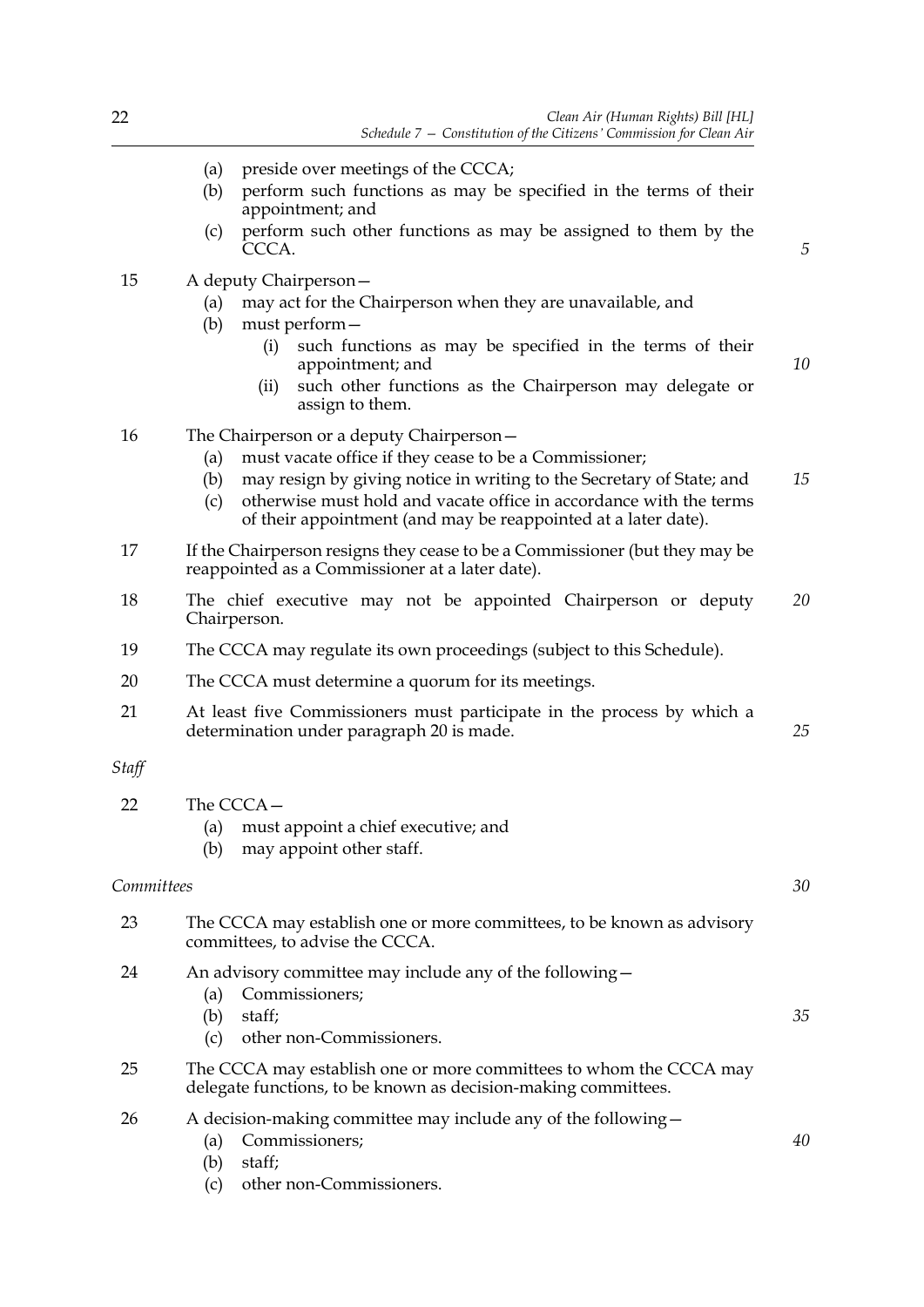- 27 The CCCA must ensure that the Chairperson of each decision-making committee is a Commissioner.
- 28 In allocating its resources the CCCA must consider the duty of each decision-making committee to exercise their functions.
- 29 A member of a committee must hold and vacate office in accordance with the terms of their appointment by the CCCA, which may include provision for dismissal.
- 30 The CCCA—
	- (a) may, to any extent, regulate the proceedings of a committee and may, in particular, determine a quorum for meetings;
	- (b) may, to any extent, permit a committee to regulate its own proceedings and may, in particular, enable a committee to determine a quorum for meetings; and
	- (c) may dissolve a committee.

### *Annual Report*

- 31 The CCCA must for each financial year prepare a report on the performance of its functions in that year, to be known as its annual report.
- 32 An annual report must, in particular, evaluate the CCCA's performance of its functions.
- 33 The CCCA must send each annual report to the Secretary of State within the period of six months, beginning with the end of the financial year to which the report relates. *20*
- 34 A copy of each annual report received under paragraph 33 must be laid before both Houses of Parliament by the Secretary of State.

### *Money*

- 35 The Secretary of State may pay to the Chairperson, any deputy Chairperson and each Commissioner—
	- (a) such remuneration as the Secretary of State may determine; and
	- (b) such travelling and other allowances as the Secretary of State may determine.
- 36 The CCCA may pay to, or in respect of the Chairperson, any deputy Chairperson and each other Commissioner, such sums as the Secretary of State may determine by way of, or in respect of, pensions, allowances or gratuities.
- 37 The Secretary of State may make grants to the CCCA of such amount and subject to such conditions as the Secretary of State thinks fit. *35*

### *Status*

- 38 The CCCA must not—
	- (a) be regarded as the servant or agent of the Crown; or
	- (b) enjoy any status, immunity or privilege of the Crown.
- 39 Service as Commissioner or employee of the CCCA is not employment in the civil service of the State.

*15*

*10*

*5*

*25*

*30*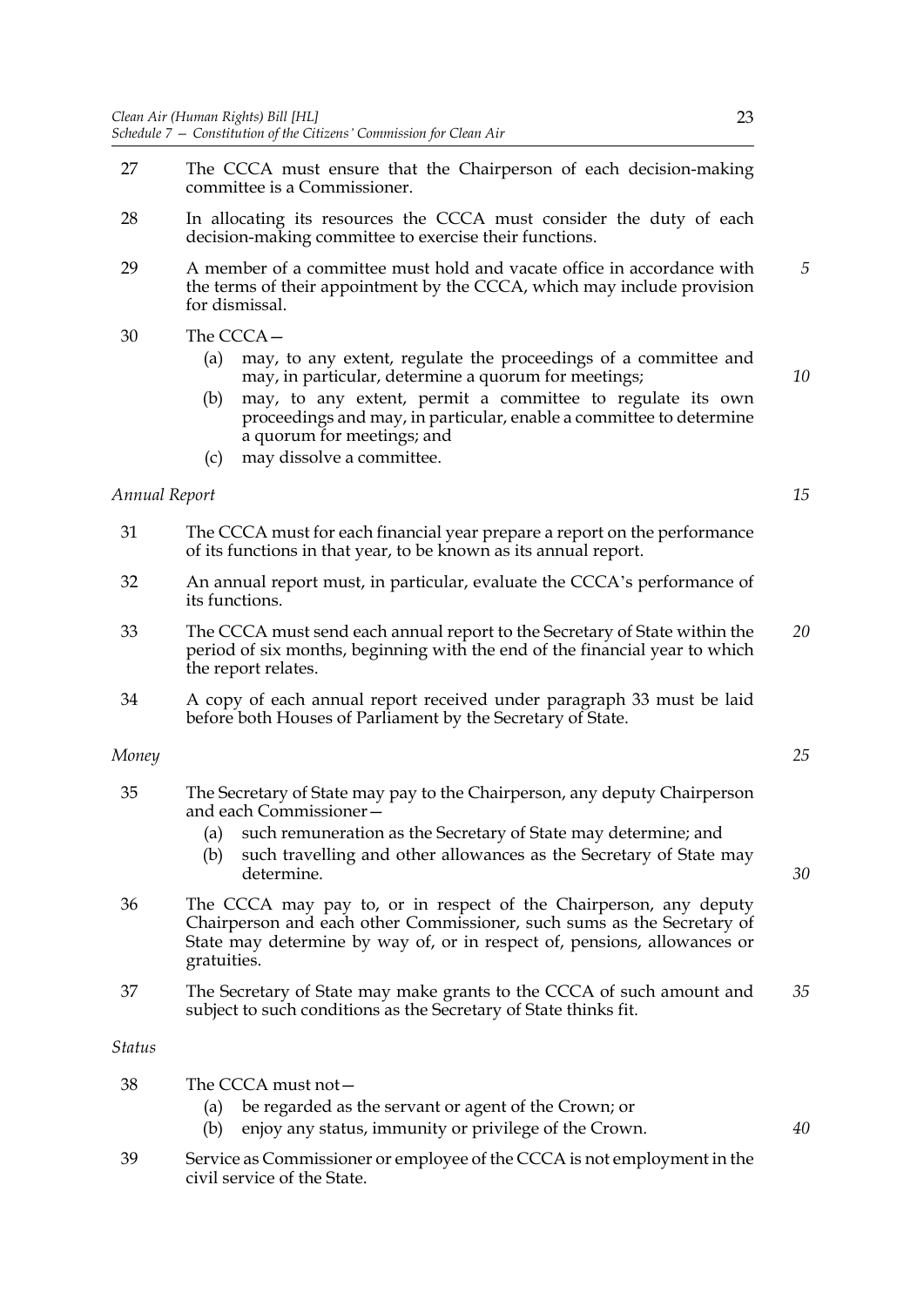*Freedom of information*

40 In Part VI of Schedule 1 to the Freedom of Information Act 2000 (c. 36) (public bodies) after "The Children's Commissioner for Wales" insert "The Citizens' Commission for Clean Air".